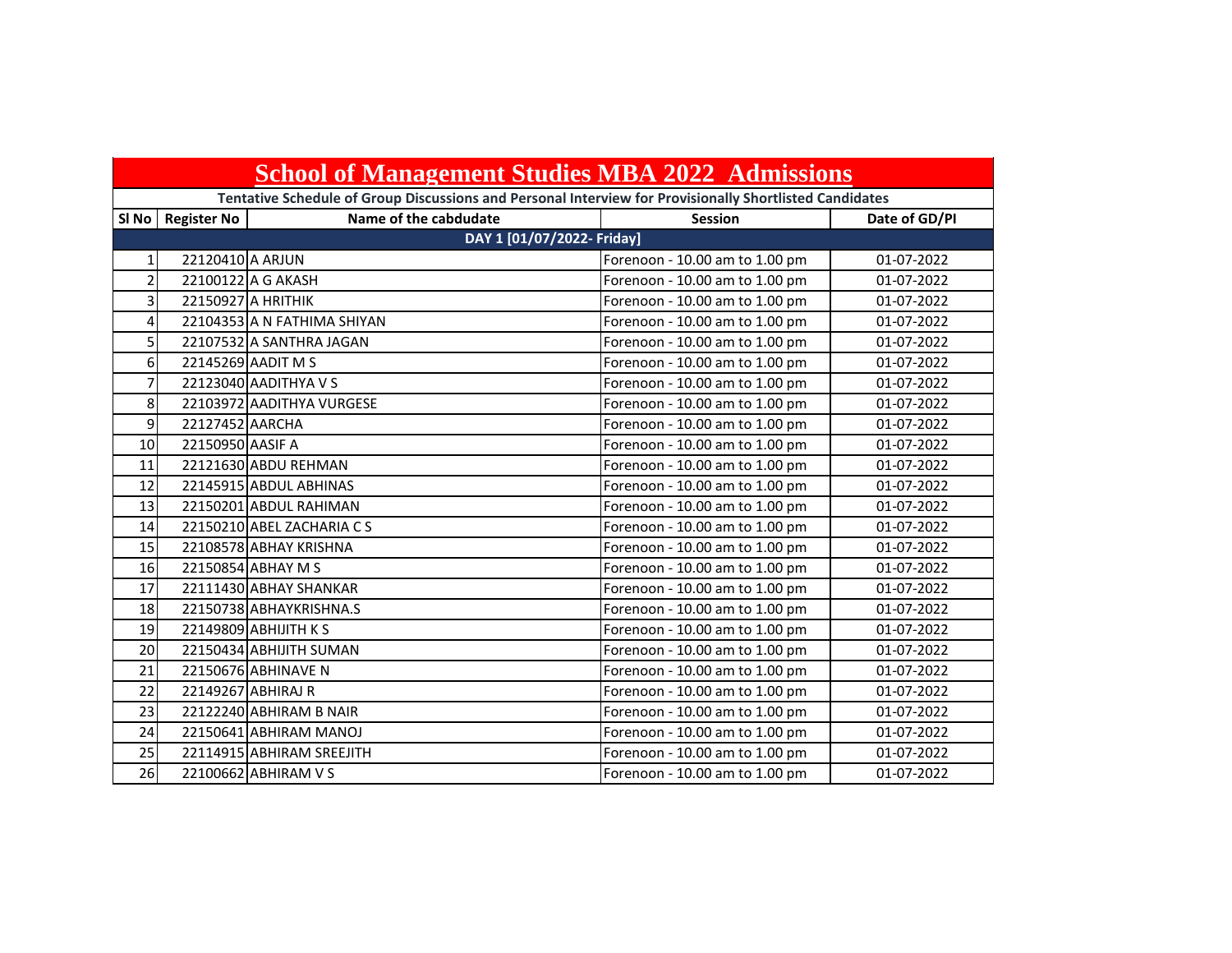| 27 |                  | 22139057 ABHIRAMI R            | Forenoon - 10.00 am to 1.00 pm | 01-07-2022 |
|----|------------------|--------------------------------|--------------------------------|------------|
| 28 |                  | 22105719 ABHIRAMI VENUGOPAL TV | Forenoon - 10.00 am to 1.00 pm | 01-07-2022 |
| 29 |                  | 22134954 ABHIRAMY AMBILY       | Forenoon - 10.00 am to 1.00 pm | 01-07-2022 |
| 30 |                  | 22150763 ABHISHEK ANEESH       | Forenoon - 10.00 am to 1.00 pm | 01-07-2022 |
| 31 |                  | 22103301 ABHISHEK KRISHNAN     | Forenoon - 10.00 am to 1.00 pm | 01-07-2022 |
| 32 |                  | 22150598 ABHISHEK S LAL        | Forenoon - 10.00 am to 1.00 pm | 01-07-2022 |
| 33 |                  | 22138322 ABID C ABBAS          | Forenoon - 10.00 am to 1.00 pm | 01-07-2022 |
| 34 |                  | 22102984 ABIN IYPE             | Forenoon - 10.00 am to 1.00 pm | 01-07-2022 |
| 35 |                  | 22123542 ABIN JOSHY            | Forenoon - 10.00 am to 1.00 pm | 01-07-2022 |
| 36 |                  | 22123657 ABIRAMI PRIJITH       | Forenoon - 10.00 am to 1.00 pm | 01-07-2022 |
| 37 |                  | 22133181 ABISHEK SASIDHARAN    | Forenoon - 10.00 am to 1.00 pm | 01-07-2022 |
| 38 |                  | 22149629 ABIYA SABU            | Forenoon - 10.00 am to 1.00 pm | 01-07-2022 |
| 39 |                  | 22148009 ABRAHAM MALIYEKKAL    | Forenoon - 10.00 am to 1.00 pm | 01-07-2022 |
| 40 |                  | 22147468 ADARSH A M            | Forenoon - 10.00 am to 1.00 pm | 01-07-2022 |
| 41 |                  | 22101979 ADHEERTH P V          | Forenoon - 10.00 am to 1.00 pm | 01-07-2022 |
| 42 |                  | 22150805 ADHIL ANSARI          | Forenoon - 10.00 am to 1.00 pm | 01-07-2022 |
| 43 |                  | 22151142 ADILSHA S REHMAN      | Forenoon - 10.00 am to 1.00 pm | 01-07-2022 |
| 44 |                  | 22142245 ADITH ULLAS V         | Forenoon - 10.00 am to 1.00 pm | 01-07-2022 |
| 45 |                  | 22150693 ADITHYA SUNIL         | Forenoon - 10.00 am to 1.00 pm | 01-07-2022 |
| 46 |                  | 22149588 ADITYA JYOTHILAL      | Afternoon - 2.00 pm to 5.00 pm | 01-07-2022 |
| 47 |                  | 22125413 ADWAITH VK            | Afternoon - 2.00 pm to 5.00 pm | 01-07-2022 |
| 48 |                  | 22109304 AFEES MOIDU SALIM     | Afternoon - 2.00 pm to 5.00 pm | 01-07-2022 |
| 49 |                  | 22121859 AFNA V M              | Afternoon - 2.00 pm to 5.00 pm | 01-07-2022 |
| 50 |                  | 22151063 AFTHAB MOHAMMED       | Afternoon - 2.00 pm to 5.00 pm | 01-07-2022 |
| 51 |                  | 22148387 AGFAR K P             | Afternoon - 2.00 pm to 5.00 pm | 01-07-2022 |
| 52 |                  | 22129709 AHAMMED RAMEEZ BAVA   | Afternoon - 2.00 pm to 5.00 pm | 01-07-2022 |
| 53 | 22150457 AISHA S |                                | Afternoon - 2.00 pm to 5.00 pm | 01-07-2022 |
| 54 |                  | 22125316 AISHWARYA NAIR        | Afternoon - 2.00 pm to 5.00 pm | 01-07-2022 |
| 55 |                  | 22120905 AISWARYA A B          | Afternoon - 2.00 pm to 5.00 pm | 01-07-2022 |
| 56 |                  | 22112762 AISWARYA KS           | Afternoon - 2.00 pm to 5.00 pm | 01-07-2022 |
| 57 |                  | 22148002 AISWARYA MENON M      | Afternoon - 2.00 pm to 5.00 pm | 01-07-2022 |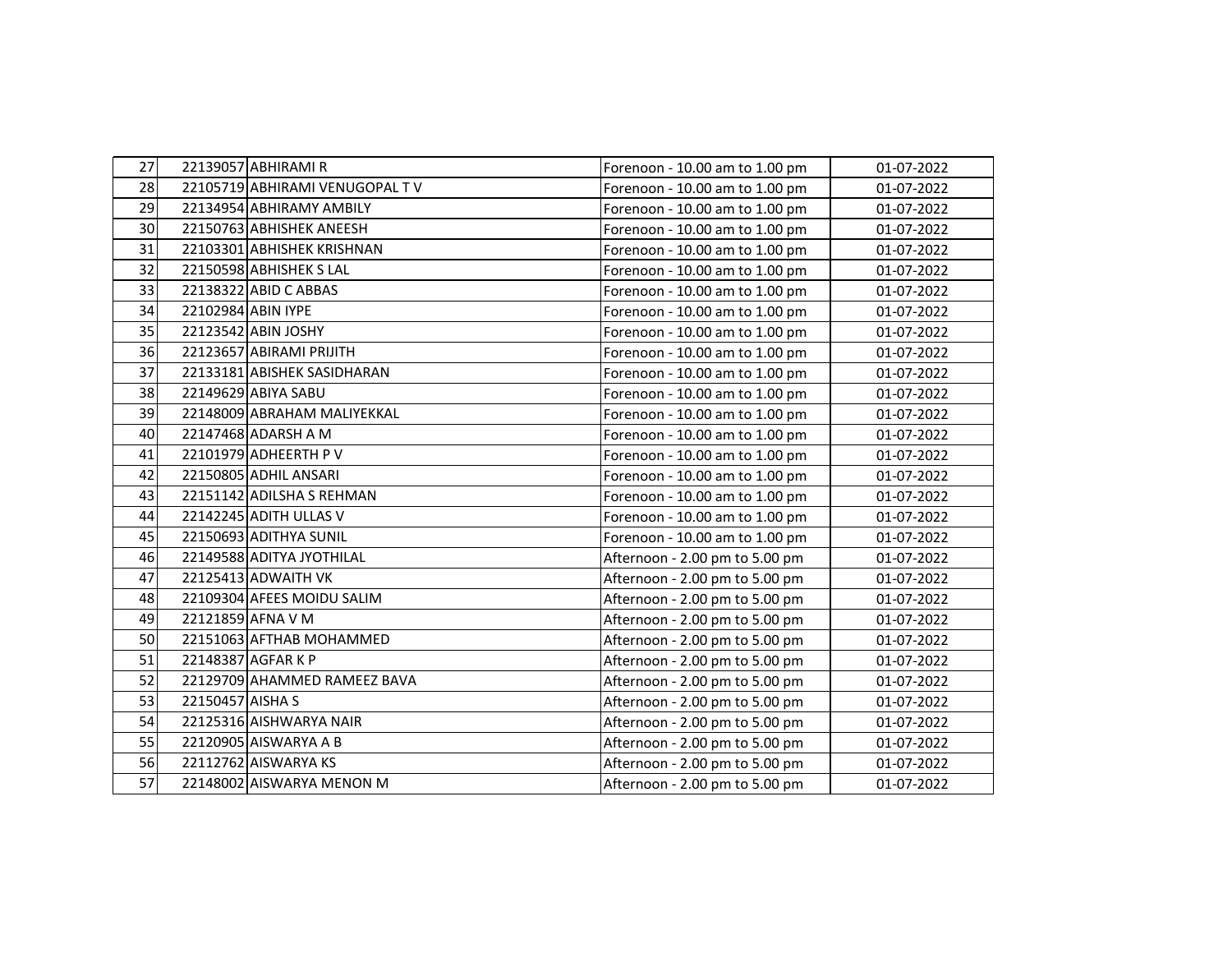| 58 |                  | 22127413 AISWARYA P R      | Afternoon - 2.00 pm to 5.00 pm | 01-07-2022 |
|----|------------------|----------------------------|--------------------------------|------------|
| 59 |                  | 22149037 AISWARYA V        | Afternoon - 2.00 pm to 5.00 pm | 01-07-2022 |
| 60 |                  | 22147479 AIVIN JOSE        | Afternoon - 2.00 pm to 5.00 pm | 01-07-2022 |
| 61 |                  | 22150047 AJAY DEV D        | Afternoon - 2.00 pm to 5.00 pm | 01-07-2022 |
| 62 |                  | 22106485 AJAY JACOB        | Afternoon - 2.00 pm to 5.00 pm | 01-07-2022 |
| 63 |                  | 22128465 AJAY KRISHNAN G.A | Afternoon - 2.00 pm to 5.00 pm | 01-07-2022 |
| 64 |                  | 22134922 AJAY PRAKASH      | Afternoon - 2.00 pm to 5.00 pm | 01-07-2022 |
| 65 |                  | 22149160 AJAY SHAIJAN      | Afternoon - 2.00 pm to 5.00 pm | 01-07-2022 |
| 66 | 22105202 AJAY TJ |                            | Afternoon - 2.00 pm to 5.00 pm | 01-07-2022 |
| 67 |                  | 22150443 AJI GEEVARGHESE   | Afternoon - 2.00 pm to 5.00 pm | 01-07-2022 |
| 68 |                  | 22109125 AJITH CHERIAN     | Afternoon - 2.00 pm to 5.00 pm | 01-07-2022 |
| 69 |                  | 22139778 AJITH KUMAR S     | Afternoon - 2.00 pm to 5.00 pm | 01-07-2022 |
| 70 |                  | 22102705 AKARSH PADMALAL   | Afternoon - 2.00 pm to 5.00 pm | 01-07-2022 |
| 71 |                  | 22148556 AKASH GILBERT     | Afternoon - 2.00 pm to 5.00 pm | 01-07-2022 |
| 72 |                  | 22104680 AKASH K JAYANAND  | Afternoon - 2.00 pm to 5.00 pm | 01-07-2022 |
| 73 |                  | 22150455 AKBER SHAJ        | Afternoon - 2.00 pm to 5.00 pm | 01-07-2022 |
| 74 |                  | 22135046 AKHIL KRISHNAN M  | Afternoon - 2.00 pm to 5.00 pm | 01-07-2022 |
| 75 |                  | 22149303 AKHIL NK          | Afternoon - 2.00 pm to 5.00 pm | 01-07-2022 |
| 76 |                  | 22148728 AKHIL SAJO        | Afternoon - 2.00 pm to 5.00 pm | 01-07-2022 |
| 77 |                  | 22101668 AKHIL SEBY        | Afternoon - 2.00 pm to 5.00 pm | 01-07-2022 |
| 78 |                  | 22149152 AKHILA K DILEEP   | Afternoon - 2.00 pm to 5.00 pm | 01-07-2022 |
| 79 |                  | 22142303 AKHILA MOHANAN    | Afternoon - 2.00 pm to 5.00 pm | 01-07-2022 |
| 80 |                  | 22114060 AKHILA SARA GEM   | Afternoon - 2.00 pm to 5.00 pm | 01-07-2022 |
| 81 |                  | 22124429 AKSA SAJI         | Afternoon - 2.00 pm to 5.00 pm | 01-07-2022 |
| 82 |                  | 22112451 AKSHAY CHANDRAN   | Afternoon - 2.00 pm to 5.00 pm | 01-07-2022 |
| 83 |                  | 22140795 AKSHAY K SAMY     | Afternoon - 2.00 pm to 5.00 pm | 01-07-2022 |
| 84 |                  | 22148275 AKSHAY RAJ        | Afternoon - 2.00 pm to 5.00 pm | 01-07-2022 |
| 85 |                  | 22111626 AKSHAY REGIKUMAR  | Afternoon - 2.00 pm to 5.00 pm | 01-07-2022 |
| 86 |                  | 22124691 AKSHAYA B         | Afternoon - 2.00 pm to 5.00 pm | 01-07-2022 |
| 87 |                  | 22106595 ALAN JO JOSEPH    | Afternoon - 2.00 pm to 5.00 pm | 01-07-2022 |
| 88 |                  | 22109583 ALAN JOSHY        | Afternoon - 2.00 pm to 5.00 pm | 01-07-2022 |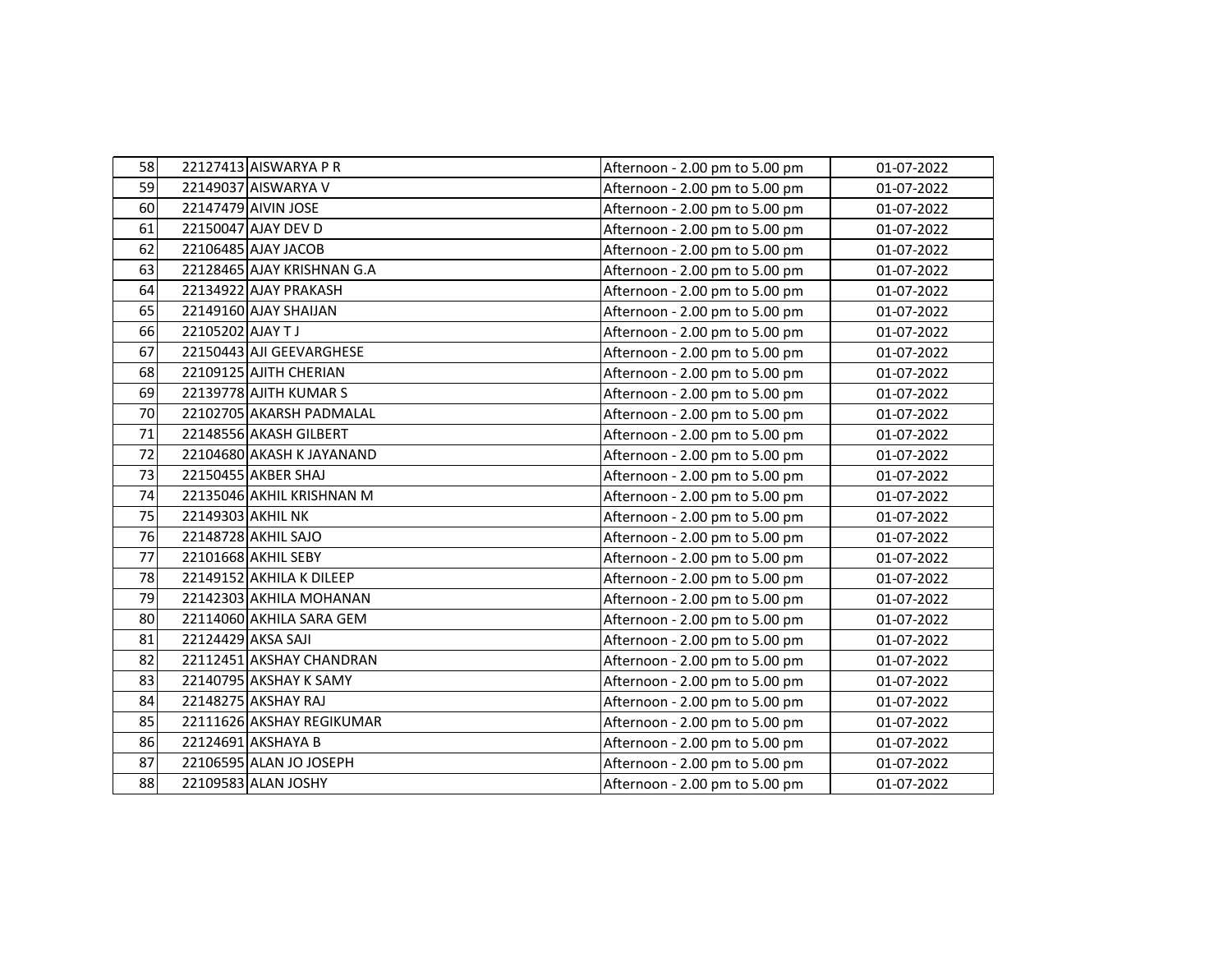| 89  |                 | 22150516 ALANS K JOHNSON      | Afternoon - 2.00 pm to 5.00 pm | 01-07-2022 |
|-----|-----------------|-------------------------------|--------------------------------|------------|
| 90  |                 | 22105540 ALBIN GEORGE         | Afternoon - 2.00 pm to 5.00 pm | 01-07-2022 |
|     |                 | Day 2 [02/07/2022 - Saturday] |                                |            |
| 91  |                 | 22149273 ALDRIN PINHERO       | Forenoon - 10.00 am to 1.00 pm | 02-07-2022 |
| 92  |                 | 22150901 ALEN C ELDHOSE       | Forenoon - 10.00 am to 1.00 pm | 02-07-2022 |
| 93  |                 | 22109674 ALEN CJOE            | Forenoon - 10.00 am to 1.00 pm | 02-07-2022 |
| 94  |                 | 22147896 ALEN KOTTARAM        | Forenoon - 10.00 am to 1.00 pm | 02-07-2022 |
| 95  |                 | 22120276 ALEX BABY            | Forenoon - 10.00 am to 1.00 pm | 02-07-2022 |
| 96  |                 | 22100387 ALEX ROBBINS         | Forenoon - 10.00 am to 1.00 pm | 02-07-2022 |
| 97  |                 | 22148887 ALFIYA P.A           | Forenoon - 10.00 am to 1.00 pm | 02-07-2022 |
| 98  |                 | 22134232 ALISHAN PK           | Forenoon - 10.00 am to 1.00 pm | 02-07-2022 |
| 99  |                 | 22150935 ALMAS MARIYAM B      | Forenoon - 10.00 am to 1.00 pm | 02-07-2022 |
| 100 |                 | 22137965 ALOYSIUS THOMAS      | Forenoon - 10.00 am to 1.00 pm | 02-07-2022 |
| 101 |                 | 22129383 ALPHY MANUEL         | Forenoon - 10.00 am to 1.00 pm | 02-07-2022 |
| 102 |                 | 22148908 ALTHAF K SHAPHY      | Forenoon - 10.00 am to 1.00 pm | 02-07-2022 |
| 103 |                 | 22148514 ALWIN PS             | Forenoon - 10.00 am to 1.00 pm | 02-07-2022 |
| 104 |                 | 22144202 ALYN ANNA MATHEW     | Forenoon - 10.00 am to 1.00 pm | 02-07-2022 |
| 105 |                 | 22115652 AMAL ARJUN M.B       | Forenoon - 10.00 am to 1.00 pm | 02-07-2022 |
| 106 | 22149610 AMAL P |                               | Forenoon - 10.00 am to 1.00 pm | 02-07-2022 |
| 107 |                 | 22135067 AMAL P B             | Forenoon - 10.00 am to 1.00 pm | 02-07-2022 |
| 108 |                 | 22133585 AMAL SAJU            | Forenoon - 10.00 am to 1.00 pm | 02-07-2022 |
| 109 |                 | 22143659 AMAL SHANKAR K       | Forenoon - 10.00 am to 1.00 pm | 02-07-2022 |
| 110 |                 | 22133076 AMAL SREEKUMAR       | Forenoon - 10.00 am to 1.00 pm | 02-07-2022 |
| 111 |                 | 22149422 AMAL THILAK          | Forenoon - 10.00 am to 1.00 pm | 02-07-2022 |
| 112 |                 | 22128461 AMAN ANTONY AUGUSTIN | Forenoon - 10.00 am to 1.00 pm | 02-07-2022 |
| 113 |                 | 22100145 AMAN KUMAR           | Forenoon - 10.00 am to 1.00 pm | 02-07-2022 |
| 114 |                 | 22106611 AMAYYA M             | Forenoon - 10.00 am to 1.00 pm | 02-07-2022 |
| 115 |                 | 22123386 AMINA S N            | Forenoon - 10.00 am to 1.00 pm | 02-07-2022 |
| 116 |                 | 22116761 AMRITH S KUMAR       | Forenoon - 10.00 am to 1.00 pm | 02-07-2022 |
| 117 |                 | 22126073 AMRUTHA P S          | Forenoon - 10.00 am to 1.00 pm | 02-07-2022 |
| 118 |                 | 22150824 ANAGHA DAS T         | Forenoon - 10.00 am to 1.00 pm | 02-07-2022 |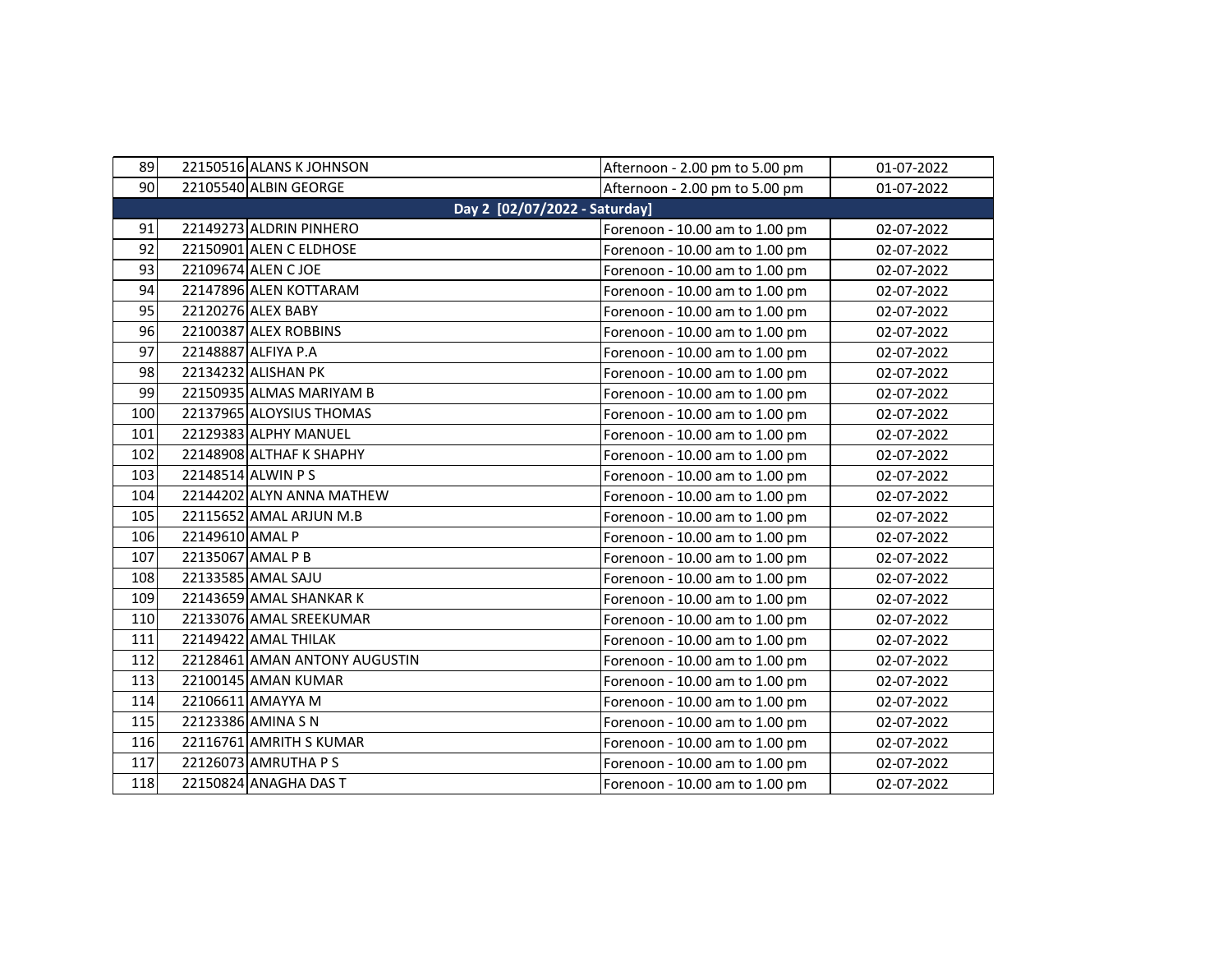| 119 | 22122123 ANAGHA JAYACHANDRAN       | Forenoon - 10.00 am to 1.00 pm | 02-07-2022 |
|-----|------------------------------------|--------------------------------|------------|
| 120 | 22132081 ANAGHA VALSAN             | Forenoon - 10.00 am to 1.00 pm | 02-07-2022 |
| 121 | 22146476 ANAKHA KRISHNA            | Forenoon - 10.00 am to 1.00 pm | 02-07-2022 |
| 122 | 22120465 ANAND MAHADEVAN V N       | Forenoon - 10.00 am to 1.00 pm | 02-07-2022 |
| 123 | 22148587 ANAND RAPHAEL             | Forenoon - 10.00 am to 1.00 pm | 02-07-2022 |
| 124 | 22148748 ANANDHANARAYANAN S        | Forenoon - 10.00 am to 1.00 pm | 02-07-2022 |
| 125 | 22137387 ANANDUKRISHNAN P          | Forenoon - 10.00 am to 1.00 pm | 02-07-2022 |
| 126 | 22100635 ANANTHU P S               | Forenoon - 10.00 am to 1.00 pm | 02-07-2022 |
| 127 | 22148490 ANANYA SABU               | Forenoon - 10.00 am to 1.00 pm | 02-07-2022 |
| 128 | 22101176 ANASWARA MURALI           | Forenoon - 10.00 am to 1.00 pm | 02-07-2022 |
| 129 | 22137855 ANDREENA VARGHESE         | Forenoon - 10.00 am to 1.00 pm | 02-07-2022 |
| 130 | 22112765 ANEES CJ                  | Forenoon - 10.00 am to 1.00 pm | 02-07-2022 |
| 131 | 22134182 ANGEELA ANTU              | Forenoon - 10.00 am to 1.00 pm | 02-07-2022 |
| 132 | 22150061 ANGEL JOSEPH              | Forenoon - 10.00 am to 1.00 pm | 02-07-2022 |
| 133 | 22149224 ANGEL ROSA JOB            | Forenoon - 10.00 am to 1.00 pm | 02-07-2022 |
| 134 | 22104910 ANGITHA RAJEEV            | Forenoon - 10.00 am to 1.00 pm | 02-07-2022 |
| 135 | 22149596 ANGITHA VASUDEVAN         | Forenoon - 10.00 am to 1.00 pm | 02-07-2022 |
| 136 | 22121583 ANITHA JOSHI              | Afternoon - 2.00 pm to 5.00 pm | 02-07-2022 |
| 137 | 22148608 ANJANA HARI               | Afternoon - 2.00 pm to 5.00 pm | 02-07-2022 |
| 138 | 22148994 ANJANA K                  | Afternoon - 2.00 pm to 5.00 pm | 02-07-2022 |
| 139 | 22143113 ANJANA KRISHNA PR         | Afternoon - 2.00 pm to 5.00 pm | 02-07-2022 |
| 140 | 22117323 ANJANA MURALI             | Afternoon - 2.00 pm to 5.00 pm | 02-07-2022 |
| 141 | 22121781 ANJANA PS                 | Afternoon - 2.00 pm to 5.00 pm | 02-07-2022 |
| 142 | 22141193 ANJANA SANTHOSH           | Afternoon - 2.00 pm to 5.00 pm | 02-07-2022 |
| 143 | 22122367 ANJANA THERAPARAMBIL VENU | Afternoon - 2.00 pm to 5.00 pm | 02-07-2022 |
| 144 | 22100955 ANJANA. O                 | Afternoon - 2.00 pm to 5.00 pm | 02-07-2022 |
| 145 | 22119337 ANJU P C                  | Afternoon - 2.00 pm to 5.00 pm | 02-07-2022 |
| 146 | 22149612 ANJUN SHAHSAD T           | Afternoon - 2.00 pm to 5.00 pm | 02-07-2022 |
| 147 | 22148890 ANN J ALAPATT THOPPIL     | Afternoon - 2.00 pm to 5.00 pm | 02-07-2022 |
| 148 | 22150040 ANN MARIYA JOSEPH         | Afternoon - 2.00 pm to 5.00 pm | 02-07-2022 |
| 149 | 22112212 ANN MARIYA KOSHY          | Afternoon - 2.00 pm to 5.00 pm | 02-07-2022 |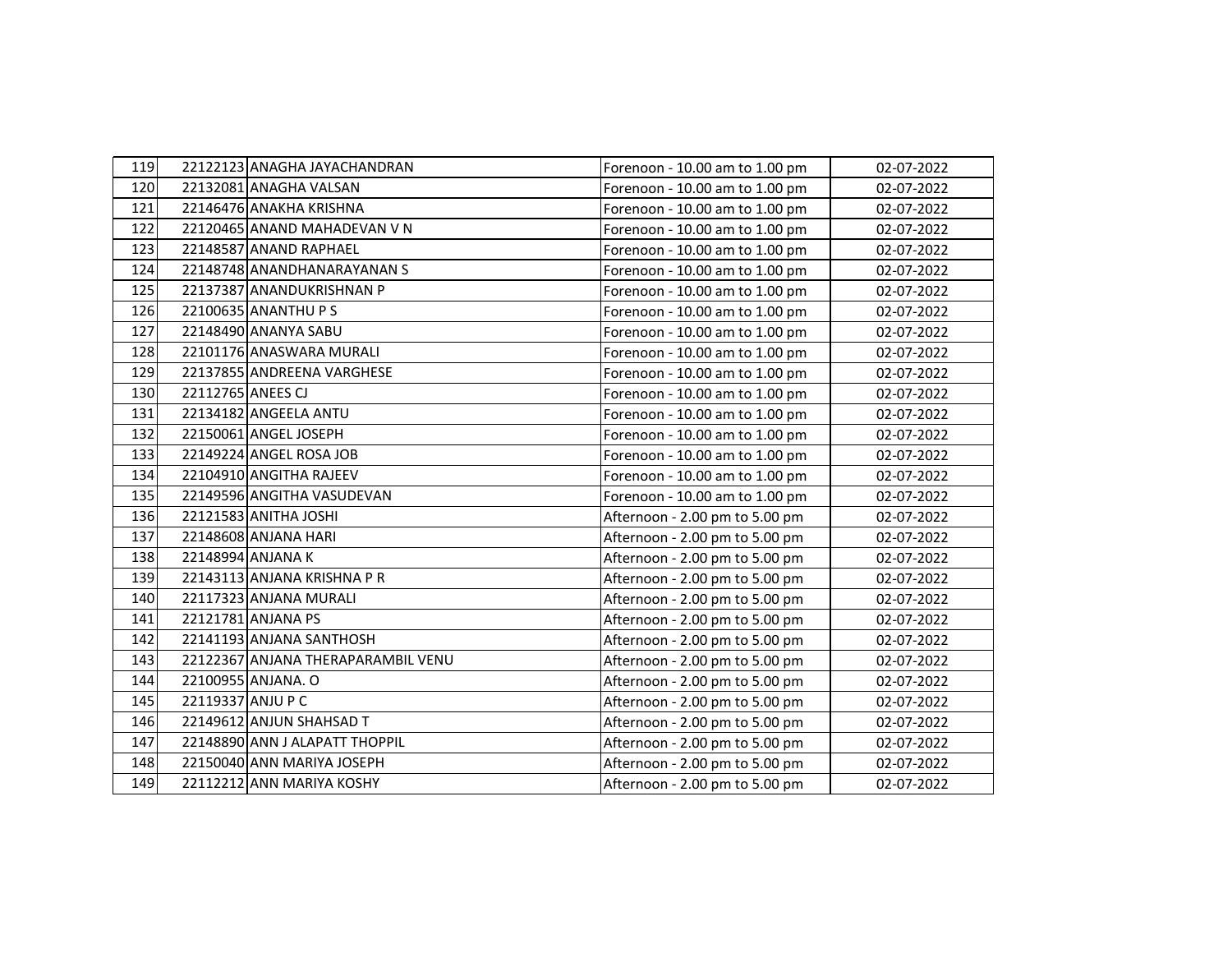| 150 |                  | 22144445 ANNA CHERIAN         | Afternoon - 2.00 pm to 5.00 pm | 02-07-2022 |
|-----|------------------|-------------------------------|--------------------------------|------------|
| 151 |                  | 22150557 ANNA ROSE DAVIS      | Afternoon - 2.00 pm to 5.00 pm | 02-07-2022 |
| 152 |                  | 22113880 ANNIE JIM            | Afternoon - 2.00 pm to 5.00 pm | 02-07-2022 |
| 153 |                  | 22130294 ANNIS C ALEX         | Afternoon - 2.00 pm to 5.00 pm | 02-07-2022 |
| 154 |                  | 22109078 ANNTRESA MATHEW      | Afternoon - 2.00 pm to 5.00 pm | 02-07-2022 |
| 155 |                  | 22150705 ANOOP KRISHNAN H     | Afternoon - 2.00 pm to 5.00 pm | 02-07-2022 |
| 156 |                  | 22106717 ANSHA AZNI P T       | Afternoon - 2.00 pm to 5.00 pm | 02-07-2022 |
| 157 |                  | 22142703 ANSHID P             | Afternoon - 2.00 pm to 5.00 pm | 02-07-2022 |
| 158 |                  | 22141120 ANSHUMAN JAYAPRAKASH | Afternoon - 2.00 pm to 5.00 pm | 02-07-2022 |
| 159 |                  | 22127996 ANSTEENA AUGUSTINE   | Afternoon - 2.00 pm to 5.00 pm | 02-07-2022 |
| 160 |                  | 22123264 ANTO B AZHAKATHU     | Afternoon - 2.00 pm to 5.00 pm | 02-07-2022 |
| 161 |                  | 22148940 ANTONY ASWIN         | Afternoon - 2.00 pm to 5.00 pm | 02-07-2022 |
| 162 |                  | 22136854 ANUNANDA M           | Afternoon - 2.00 pm to 5.00 pm | 02-07-2022 |
| 163 |                  | 22100022 ANUPA MARIYAM JOHN   | Afternoon - 2.00 pm to 5.00 pm | 02-07-2022 |
| 164 |                  | 22149136 ANUPAMA FRANCIS K    | Afternoon - 2.00 pm to 5.00 pm | 02-07-2022 |
| 165 |                  | 22150055 ANUSHA K ISSAC       | Afternoon - 2.00 pm to 5.00 pm | 02-07-2022 |
| 166 |                  | 22104751 ANUSREE DINESHAN     | Afternoon - 2.00 pm to 5.00 pm | 02-07-2022 |
| 167 |                  | 22143426 ANVIYA JOBY          | Afternoon - 2.00 pm to 5.00 pm | 02-07-2022 |
| 168 |                  | 22149644 APARNA ANOOP         | Afternoon - 2.00 pm to 5.00 pm | 02-07-2022 |
| 169 |                  | 22144470 APARNA M             | Afternoon - 2.00 pm to 5.00 pm | 02-07-2022 |
| 170 |                  | 22101383 APARNA S             | Afternoon - 2.00 pm to 5.00 pm | 02-07-2022 |
| 171 |                  | 22134091 APARNA S             | Afternoon - 2.00 pm to 5.00 pm | 02-07-2022 |
| 172 |                  | 22130658 APARNA THEJAS K      | Afternoon - 2.00 pm to 5.00 pm | 02-07-2022 |
| 173 |                  | 22142875 ARADHITHA SATHISH    | Afternoon - 2.00 pm to 5.00 pm | 02-07-2022 |
| 174 |                  | 22126371 ARAFA NAUSHAD        | Afternoon - 2.00 pm to 5.00 pm | 02-07-2022 |
| 175 |                  | 22148318 ARCHANA GOPAKUMAR    | Afternoon - 2.00 pm to 5.00 pm | 02-07-2022 |
| 176 |                  | 22148372 ARDHRA ROSE          | Afternoon - 2.00 pm to 5.00 pm | 02-07-2022 |
| 177 |                  | 22148914 ARDRA T DAYANAND     | Afternoon - 2.00 pm to 5.00 pm | 02-07-2022 |
| 178 |                  | 22113250 ARJUN B RAJ          | Afternoon - 2.00 pm to 5.00 pm | 02-07-2022 |
| 179 | 22102845 ARJUN K |                               | Afternoon - 2.00 pm to 5.00 pm | 02-07-2022 |
| 180 | 22114869 ARJUN K |                               | Afternoon - 2.00 pm to 5.00 pm | 02-07-2022 |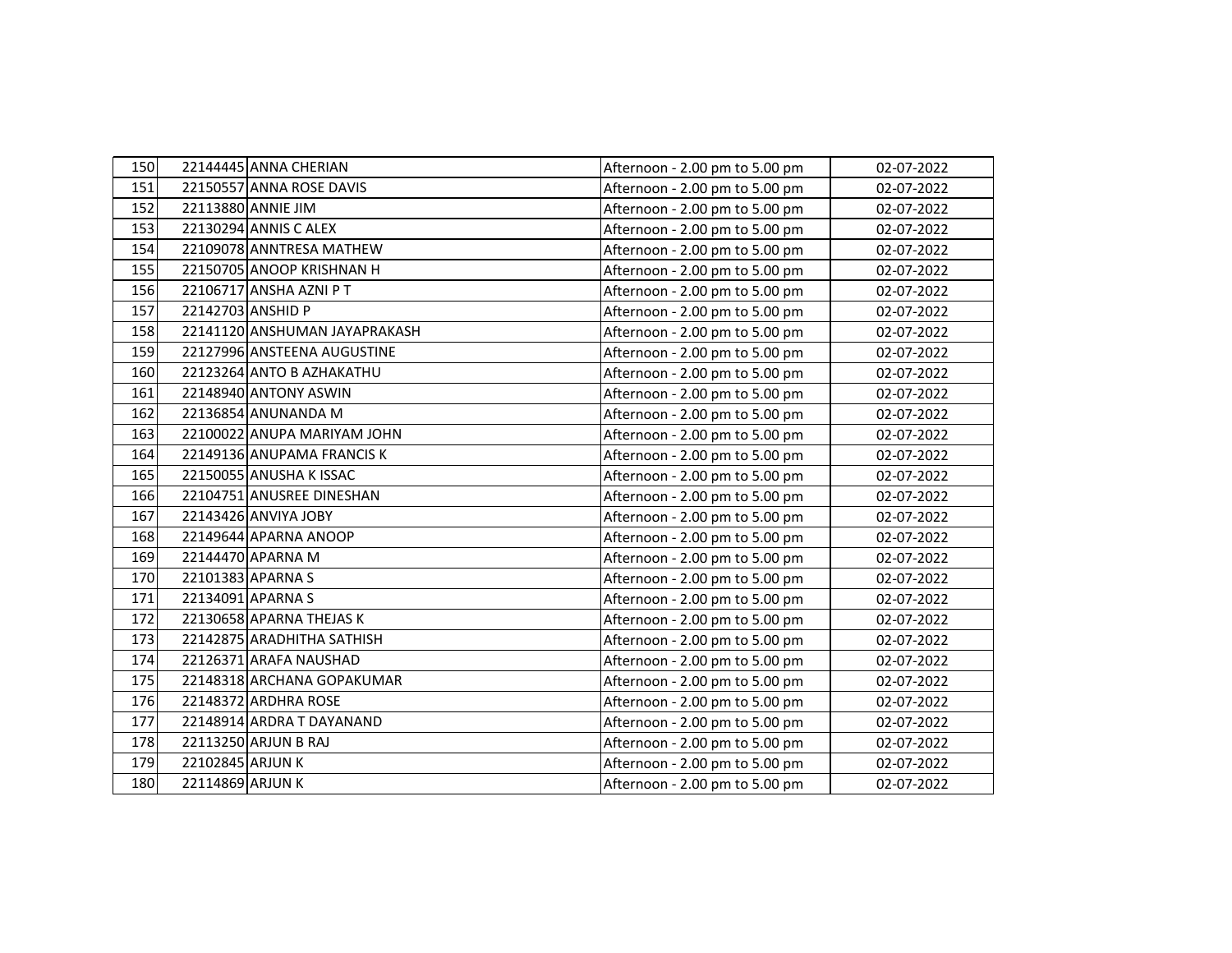|     | Day 3 [04/07/2022 - Monday]               |                                |            |  |  |
|-----|-------------------------------------------|--------------------------------|------------|--|--|
| 181 | 22148970 ARJUN K R                        | Forenoon - 10.00 am to 1.00 pm | 04-07-2022 |  |  |
| 182 | 22150267 ARJUN MURALI                     | Forenoon - 10.00 am to 1.00 pm | 04-07-2022 |  |  |
| 183 | 22124291 ARJUN R NAIR                     | Forenoon - 10.00 am to 1.00 pm | 04-07-2022 |  |  |
| 184 | 22149540 ARJUN S. KUDIYIRICKAL            | Forenoon - 10.00 am to 1.00 pm | 04-07-2022 |  |  |
| 185 | 22140821 ARPITH VARGHESE                  | Forenoon - 10.00 am to 1.00 pm | 04-07-2022 |  |  |
| 186 | 22134949 ARPITHA JOY                      | Forenoon - 10.00 am to 1.00 pm | 04-07-2022 |  |  |
| 187 | 22128734 ARSHA D A                        | Forenoon - 10.00 am to 1.00 pm | 04-07-2022 |  |  |
| 188 | 22147107 ARSHAD ABDUL HAKEEM PULIYENCHELI | Forenoon - 10.00 am to 1.00 pm | 04-07-2022 |  |  |
| 189 | 22129198 ARSHAQU BARAMY                   | Forenoon - 10.00 am to 1.00 pm | 04-07-2022 |  |  |
| 190 | 22101310 ARUN KL                          | Forenoon - 10.00 am to 1.00 pm | 04-07-2022 |  |  |
| 191 | 22150013 ARUN RAJ R                       | Forenoon - 10.00 am to 1.00 pm | 04-07-2022 |  |  |
| 192 | 22150289 ARVIND T                         | Forenoon - 10.00 am to 1.00 pm | 04-07-2022 |  |  |
| 193 | 22122670 ARYA C S                         | Forenoon - 10.00 am to 1.00 pm | 04-07-2022 |  |  |
| 194 | 22122119 ARYENN DAVID SAVIO               | Forenoon - 10.00 am to 1.00 pm | 04-07-2022 |  |  |
| 195 | 22148564 ASHAN AMEER                      | Forenoon - 10.00 am to 1.00 pm | 04-07-2022 |  |  |
| 196 | 22122870 ASHIK P ELIAS                    | Forenoon - 10.00 am to 1.00 pm | 04-07-2022 |  |  |
| 197 | 22102491 ASHILY                           | Forenoon - 10.00 am to 1.00 pm | 04-07-2022 |  |  |
| 198 | 22146613 ASHIQHA NOUREEN                  | Forenoon - 10.00 am to 1.00 pm | 04-07-2022 |  |  |
| 199 | 22139418 ASHLIN JOSEPH                    | Forenoon - 10.00 am to 1.00 pm | 04-07-2022 |  |  |
| 200 | 22112333 ASHWIN KJ                        | Forenoon - 10.00 am to 1.00 pm | 04-07-2022 |  |  |
| 201 | 22134138 ASHWIN P G                       | Forenoon - 10.00 am to 1.00 pm | 04-07-2022 |  |  |
| 202 | 22148958 ASHWIN SHIBU                     | Forenoon - 10.00 am to 1.00 pm | 04-07-2022 |  |  |
| 203 | 22130797 ASHWIN T BENNY                   | Forenoon - 10.00 am to 1.00 pm | 04-07-2022 |  |  |
| 204 | 22146311 ASIA SHIBU SHAD                  | Forenoon - 10.00 am to 1.00 pm | 04-07-2022 |  |  |
| 205 | 22129006 ASIF IQBAL M                     | Forenoon - 10.00 am to 1.00 pm | 04-07-2022 |  |  |
| 206 | 22101868 ASIF SAIDH M                     | Forenoon - 10.00 am to 1.00 pm | 04-07-2022 |  |  |
| 207 | 22144518 ASIL SALEEM KT                   | Forenoon - 10.00 am to 1.00 pm | 04-07-2022 |  |  |
| 208 | 22120476 ASNA NAVAS                       | Forenoon - 10.00 am to 1.00 pm | 04-07-2022 |  |  |
| 209 | 22115817 ASWANTH PRASAD T                 | Forenoon - 10.00 am to 1.00 pm | 04-07-2022 |  |  |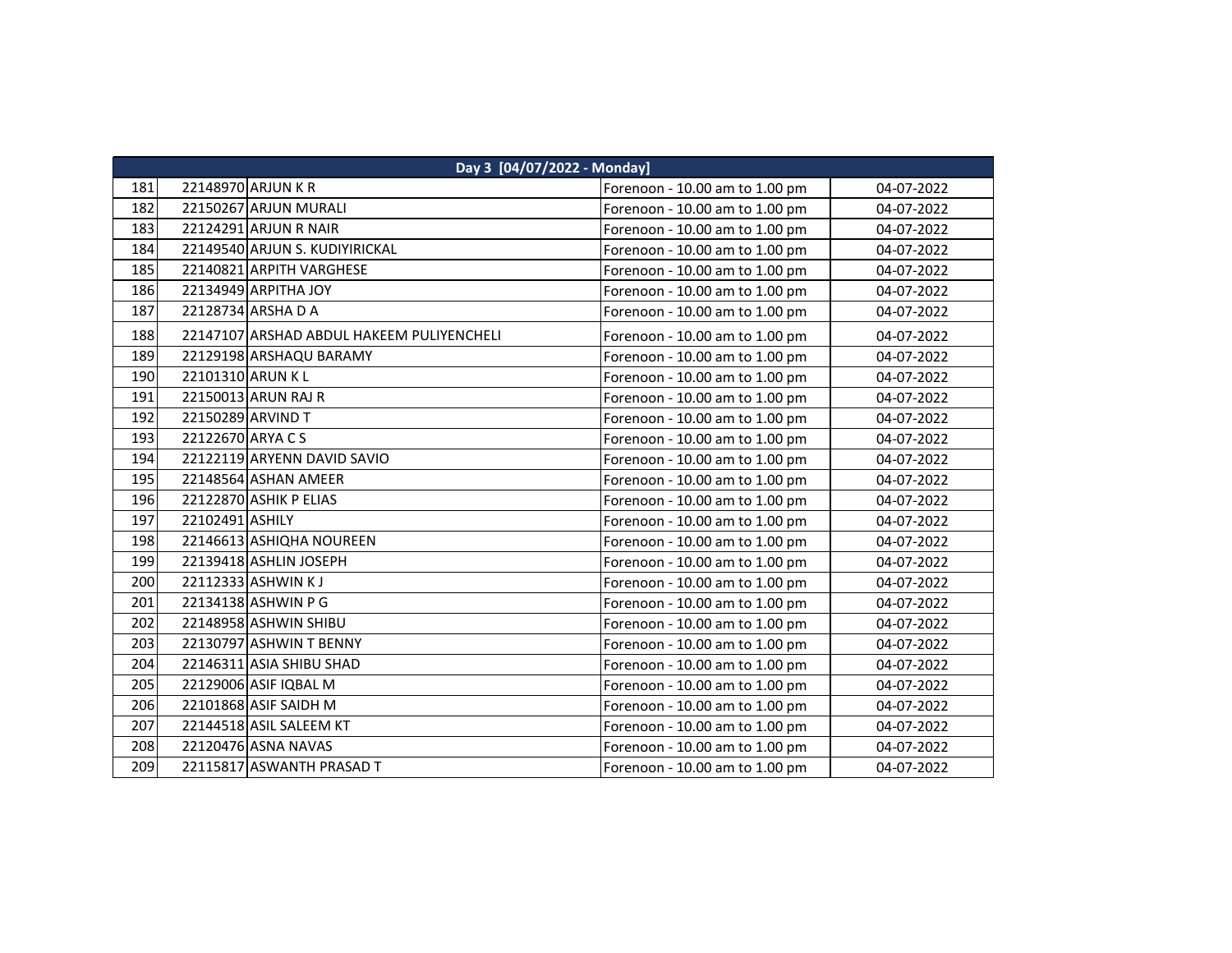| 210 |                  | 22124786 ASWATHI P              | Forenoon - 10.00 am to 1.00 pm | 04-07-2022 |
|-----|------------------|---------------------------------|--------------------------------|------------|
| 211 |                  | 22148377 ASWATHY GOPALAKRISHNAN | Forenoon - 10.00 am to 1.00 pm | 04-07-2022 |
| 212 |                  | 22126783 ASWATHY RAVEENDRAN     | Forenoon - 10.00 am to 1.00 pm | 04-07-2022 |
| 213 | 22150857 ASWIN J |                                 | Forenoon - 10.00 am to 1.00 pm | 04-07-2022 |
| 214 |                  | 22150695 ASWIN K MANOJ          | Forenoon - 10.00 am to 1.00 pm | 04-07-2022 |
| 215 |                  | 22136462 ASWIN M G              | Forenoon - 10.00 am to 1.00 pm | 04-07-2022 |
| 216 |                  | 22123521 ASWIN N V              | Forenoon - 10.00 am to 1.00 pm | 04-07-2022 |
| 217 |                  | 22128744 ASWIN RAMDAS           | Forenoon - 10.00 am to 1.00 pm | 04-07-2022 |
| 218 |                  | 22106385 ASWIN REGHUNATH        | Forenoon - 10.00 am to 1.00 pm | 04-07-2022 |
| 219 |                  | 22143112 ASWIN SAJI             | Forenoon - 10.00 am to 1.00 pm | 04-07-2022 |
| 220 |                  | 22143925 ATHIRA M NAIR          | Forenoon - 10.00 am to 1.00 pm | 04-07-2022 |
| 221 |                  | 22127774 ATHIRA SAJEEVAN        | Forenoon - 10.00 am to 1.00 pm | 04-07-2022 |
| 222 |                  | 22122518 ATHIRA VS              | Forenoon - 10.00 am to 1.00 pm | 04-07-2022 |
| 223 |                  | 22135032 ATHIRAMOL G            | Forenoon - 10.00 am to 1.00 pm | 04-07-2022 |
| 224 |                  | 22148820 ATHUL B RAJ            | Forenoon - 10.00 am to 1.00 pm | 04-07-2022 |
| 225 |                  | 22101633 ATHUL PRAKASH          | Forenoon - 10.00 am to 1.00 pm | 04-07-2022 |
| 226 |                  | 22101239 ATHUL RAG A            | Afternoon - 2.00 pm to 5.00 pm | 04-07-2022 |
| 227 |                  | 22109754 ATHUL RAJ C R          | Afternoon - 2.00 pm to 5.00 pm | 04-07-2022 |
| 228 | 22119353 ATHUL V |                                 | Afternoon - 2.00 pm to 5.00 pm | 04-07-2022 |
| 229 |                  | 22148621 ATHULYA JOY            | Afternoon - 2.00 pm to 5.00 pm | 04-07-2022 |
| 230 |                  | 22148602 ATHULYA SREEKUMAR      | Afternoon - 2.00 pm to 5.00 pm | 04-07-2022 |
| 231 |                  | 22148750 AYANA G NAIR           | Afternoon - 2.00 pm to 5.00 pm | 04-07-2022 |
| 232 |                  | 22147518 AYSHA RINAS            | Afternoon - 2.00 pm to 5.00 pm | 04-07-2022 |
| 233 |                  | 22112001 AYSHA SHIRIN K M       | Afternoon - 2.00 pm to 5.00 pm | 04-07-2022 |
| 234 |                  | 22115296 AZLAHA JALEEL          | Afternoon - 2.00 pm to 5.00 pm | 04-07-2022 |
| 235 | 22149477 B VARUN |                                 | Afternoon - 2.00 pm to 5.00 pm | 04-07-2022 |
| 236 |                  | 22149528 BABITHA B S            | Afternoon - 2.00 pm to 5.00 pm | 04-07-2022 |
| 237 | 22131737 BALU S  |                                 | Afternoon - 2.00 pm to 5.00 pm | 04-07-2022 |
| 238 | 22115894 BASIL K |                                 | Afternoon - 2.00 pm to 5.00 pm | 04-07-2022 |
| 239 |                  | 22146199 BEN BABU               | Afternoon - 2.00 pm to 5.00 pm | 04-07-2022 |
| 240 |                  | 22115371 BHADRA N MENON         | Afternoon - 2.00 pm to 5.00 pm | 04-07-2022 |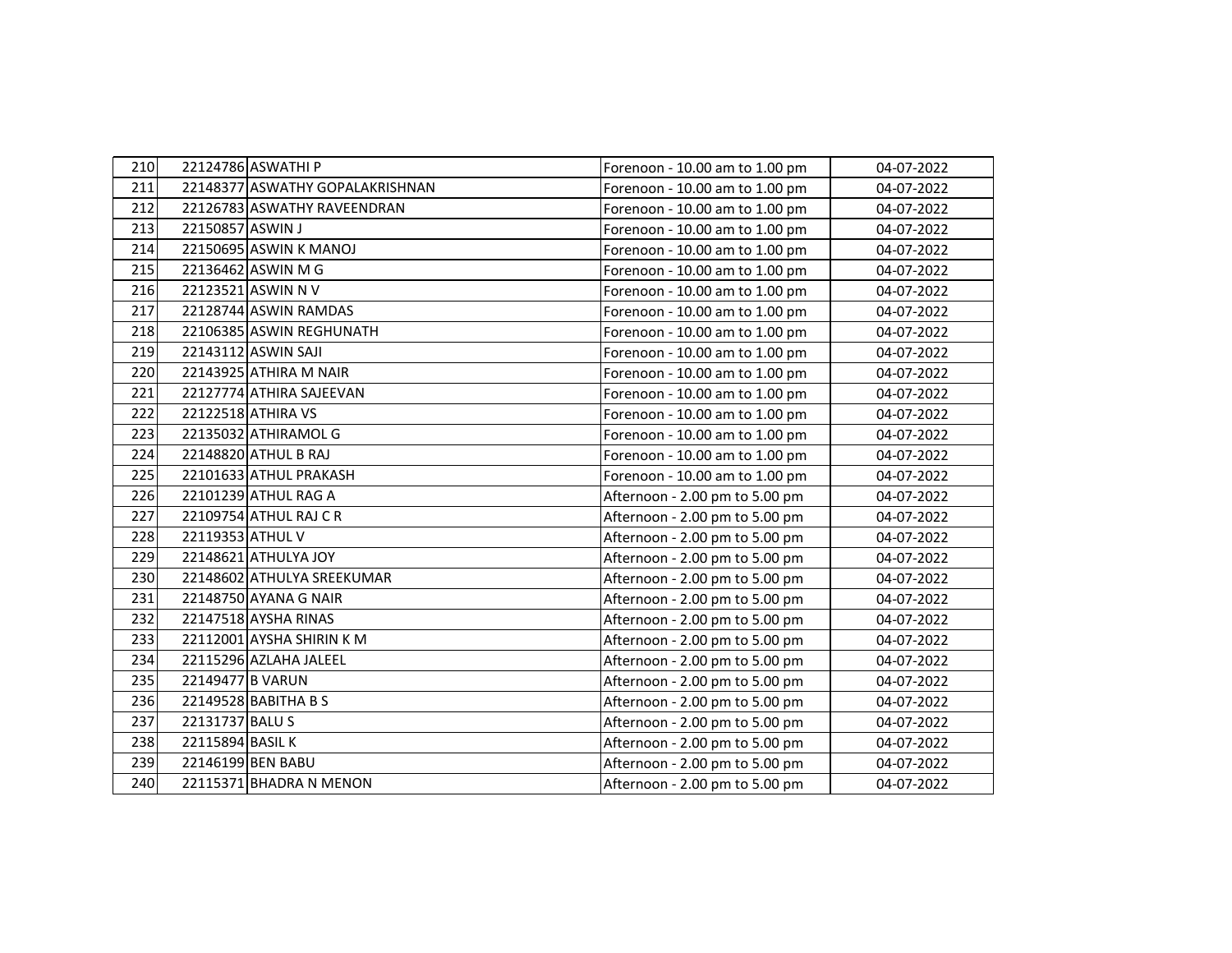| 241 |                              | 22149078 BIJO PEEDIKAYIL ABRAHAM | Afternoon - 2.00 pm to 5.00 pm | 04-07-2022 |  |
|-----|------------------------------|----------------------------------|--------------------------------|------------|--|
| 242 |                              | 22109772 BISNA CHANDRAN          | Afternoon - 2.00 pm to 5.00 pm | 04-07-2022 |  |
| 243 |                              | 22149594 BLESSMY ROSE K          | Afternoon - 2.00 pm to 5.00 pm | 04-07-2022 |  |
| 244 |                              | 22100813 BONY BINOY              | Afternoon - 2.00 pm to 5.00 pm | 04-07-2022 |  |
| 245 |                              | 22102006 C M FAHEEMA             | Afternoon - 2.00 pm to 5.00 pm | 04-07-2022 |  |
| 246 |                              | 22150153 C S SAURAV              | Afternoon - 2.00 pm to 5.00 pm | 04-07-2022 |  |
| 247 |                              | 22110935 CAROL ROSE              | Afternoon - 2.00 pm to 5.00 pm | 04-07-2022 |  |
| 248 |                              | 22131420 CHINMAI KRISHNA VK      | Afternoon - 2.00 pm to 5.00 pm | 04-07-2022 |  |
| 249 |                              | 22150037 CHRIS PHILIP            | Afternoon - 2.00 pm to 5.00 pm | 04-07-2022 |  |
| 250 |                              | 22101071 CHRISTEENA SAJI         | Afternoon - 2.00 pm to 5.00 pm | 04-07-2022 |  |
| 251 |                              | 22126688 CHRISTY JOSEPH          | Afternoon - 2.00 pm to 5.00 pm | 04-07-2022 |  |
| 252 |                              | 22135699 CIYA THERESA            | Afternoon - 2.00 pm to 5.00 pm | 04-07-2022 |  |
| 253 |                              | 22149421 CYNTHIA BOBY            | Afternoon - 2.00 pm to 5.00 pm | 04-07-2022 |  |
| 254 |                              | 22101551 CYRIL T GEORGE          | Afternoon - 2.00 pm to 5.00 pm | 04-07-2022 |  |
| 255 |                              | 22123888 DARSHANA AJAY DHIMAR    | Afternoon - 2.00 pm to 5.00 pm | 04-07-2022 |  |
| 256 |                              | 22147895 DAVID GEORGE            | Afternoon - 2.00 pm to 5.00 pm | 04-07-2022 |  |
| 257 |                              | 22148474 DEEPAK BAIJU            | Afternoon - 2.00 pm to 5.00 pm | 04-07-2022 |  |
| 258 |                              | 22149640 DEEPAK S                | Afternoon - 2.00 pm to 5.00 pm | 04-07-2022 |  |
| 259 |                              | 22107914 DEEPAK SIVAN            | Afternoon - 2.00 pm to 5.00 pm | 04-07-2022 |  |
| 260 |                              | 22150178 DEEPAK VARMA            | Afternoon - 2.00 pm to 5.00 pm | 04-07-2022 |  |
| 261 |                              | 22100344 DEEPIKA D NAIR          | Afternoon - 2.00 pm to 5.00 pm | 04-07-2022 |  |
| 262 |                              | 22149218 DEVADARSHAN M M         | Afternoon - 2.00 pm to 5.00 pm | 04-07-2022 |  |
| 263 |                              | 22117524 DEVASIA JOSEPH          | Afternoon - 2.00 pm to 5.00 pm | 04-07-2022 |  |
| 264 |                              | 22148892 DEVI KRISHNA            | Afternoon - 2.00 pm to 5.00 pm | 04-07-2022 |  |
| 265 |                              | 22149254 DEVI PRASAD             | Afternoon - 2.00 pm to 5.00 pm | 04-07-2022 |  |
| 266 |                              | 22128693 DEVIKA M N              | Afternoon - 2.00 pm to 5.00 pm | 04-07-2022 |  |
| 267 |                              | 22107266 DEVIKA N                | Afternoon - 2.00 pm to 5.00 pm | 04-07-2022 |  |
| 268 |                              | 22148959 DEVIKA S KUMAR          | Afternoon - 2.00 pm to 5.00 pm | 04-07-2022 |  |
| 269 |                              | 22108606 DEVIPRIYA E CHANDRAN    | Afternoon - 2.00 pm to 5.00 pm | 04-07-2022 |  |
| 270 |                              | 22150083 DEVISREE.K              | Afternoon - 2.00 pm to 5.00 pm | 04-07-2022 |  |
|     | Day 4 [05/07/2022 - Tuesday] |                                  |                                |            |  |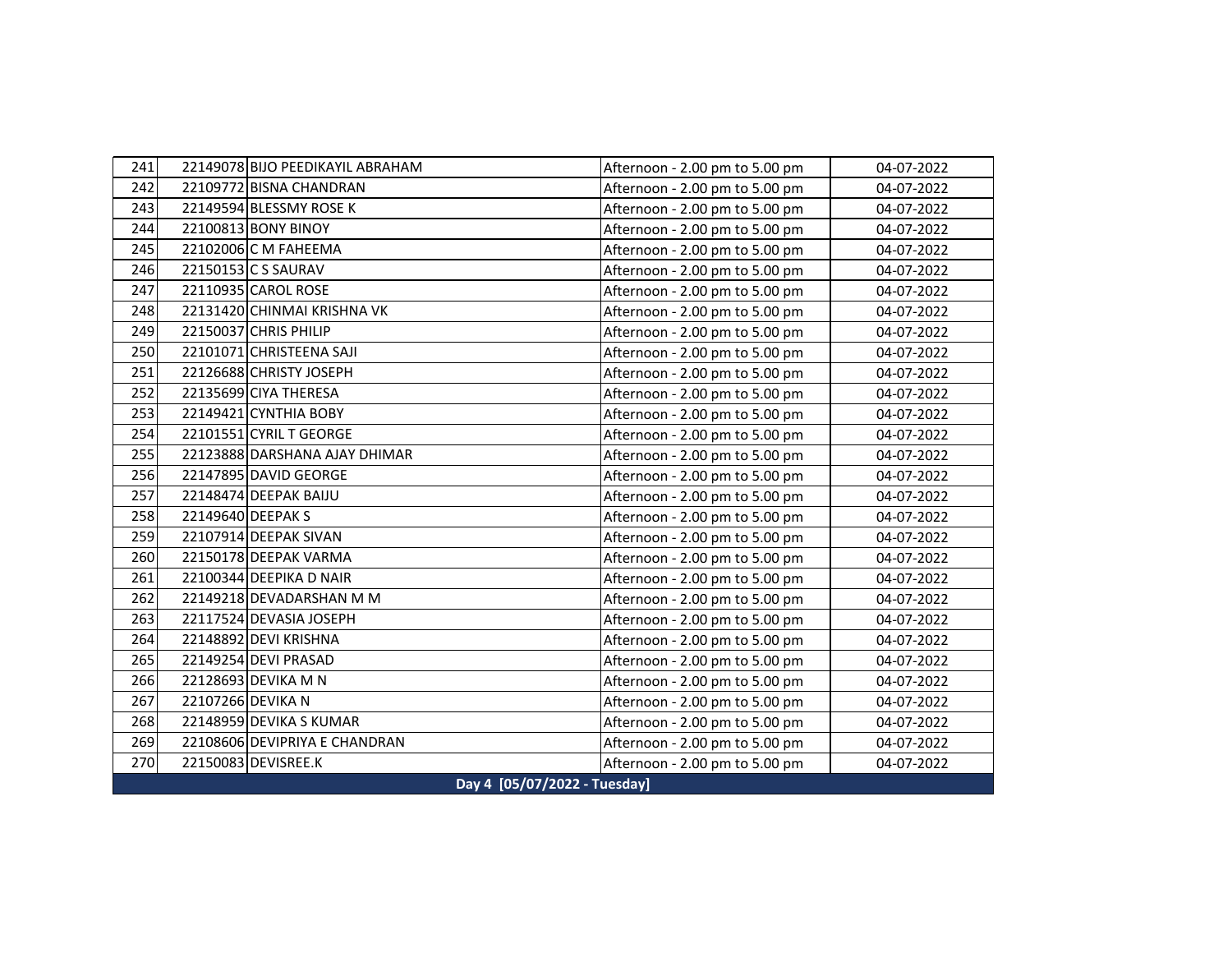| 271 | 22150240 DHARSHIN SV         | Forenoon - 10.00 am to 1.00 pm | 05-07-2022 |
|-----|------------------------------|--------------------------------|------------|
| 272 | 22148806 DHEERAJ KANRAM      | Forenoon - 10.00 am to 1.00 pm | 05-07-2022 |
| 273 | 22121441 DINI LILLY KJ       | Forenoon - 10.00 am to 1.00 pm | 05-07-2022 |
| 274 | 22109115 DIVYA DAS           | Forenoon - 10.00 am to 1.00 pm | 05-07-2022 |
| 275 | 22105227 DIVYA DINESAN       | Forenoon - 10.00 am to 1.00 pm | 05-07-2022 |
| 276 | 22149726 DIVYADARSHANA ANAND | Forenoon - 10.00 am to 1.00 pm | 05-07-2022 |
| 277 | 22148499 EDWIN SUNNY         | Forenoon - 10.00 am to 1.00 pm | 05-07-2022 |
| 278 | 22142144 ELIZABETH CHACKO    | Forenoon - 10.00 am to 1.00 pm | 05-07-2022 |
| 279 | 22149990 FAHEEMA AMINA       | Forenoon - 10.00 am to 1.00 pm | 05-07-2022 |
| 280 | 22129377 FAHIZ BIN SAEED KT  | Forenoon - 10.00 am to 1.00 pm | 05-07-2022 |
| 281 | 22148853 FAREED ANSARI       | Forenoon - 10.00 am to 1.00 pm | 05-07-2022 |
| 282 | 22109799 FATHIMA FAIROOZ     | Forenoon - 10.00 am to 1.00 pm | 05-07-2022 |
| 283 | 22100269 FATHIMA NUSRIN P.S  | Forenoon - 10.00 am to 1.00 pm | 05-07-2022 |
| 284 | 22100407 FATIMA ABDUL HAMEED | Forenoon - 10.00 am to 1.00 pm | 05-07-2022 |
| 285 | 22134079 FEMIN LAYON         | Forenoon - 10.00 am to 1.00 pm | 05-07-2022 |
| 286 | 22147040 FREDIN JOHN         | Forenoon - 10.00 am to 1.00 pm | 05-07-2022 |
| 287 | 22134463 G SANTHOSH KUMAR    | Forenoon - 10.00 am to 1.00 pm | 05-07-2022 |
| 288 | 22147472 GANGARAM A          | Forenoon - 10.00 am to 1.00 pm | 05-07-2022 |
| 289 | 22115930 GEETHU RAVI         | Forenoon - 10.00 am to 1.00 pm | 05-07-2022 |
| 290 | 22109590 GEORGE A VARGHESE   | Forenoon - 10.00 am to 1.00 pm | 05-07-2022 |
| 291 | 22144252 GEORGIN SABU        | Forenoon - 10.00 am to 1.00 pm | 05-07-2022 |
| 292 | 22130917 GEORGINA GEORGE     | Forenoon - 10.00 am to 1.00 pm | 05-07-2022 |
| 293 | 22120110 GEORGY OUSEPH       | Forenoon - 10.00 am to 1.00 pm | 05-07-2022 |
| 294 | 22120800 GINI ELIZABETH KJ   | Forenoon - 10.00 am to 1.00 pm | 05-07-2022 |
| 295 | 22148379 GOKUL KRISHNAN G    | Forenoon - 10.00 am to 1.00 pm | 05-07-2022 |
| 296 | 22134219 GOKUL P R           | Forenoon - 10.00 am to 1.00 pm | 05-07-2022 |
| 297 | 22150974 GOKUL RAMESH        | Forenoon - 10.00 am to 1.00 pm | 05-07-2022 |
| 298 | 22108605 GOKUL SAJITH        | Forenoon - 10.00 am to 1.00 pm | 05-07-2022 |
| 299 | 22148209 GOPIKA N KARTHA     | Forenoon - 10.00 am to 1.00 pm | 05-07-2022 |
| 300 | 22122849 GOPIKA S            | Forenoon - 10.00 am to 1.00 pm | 05-07-2022 |
| 301 | 22150663 GOPIKRISHNA S       | Forenoon - 10.00 am to 1.00 pm | 05-07-2022 |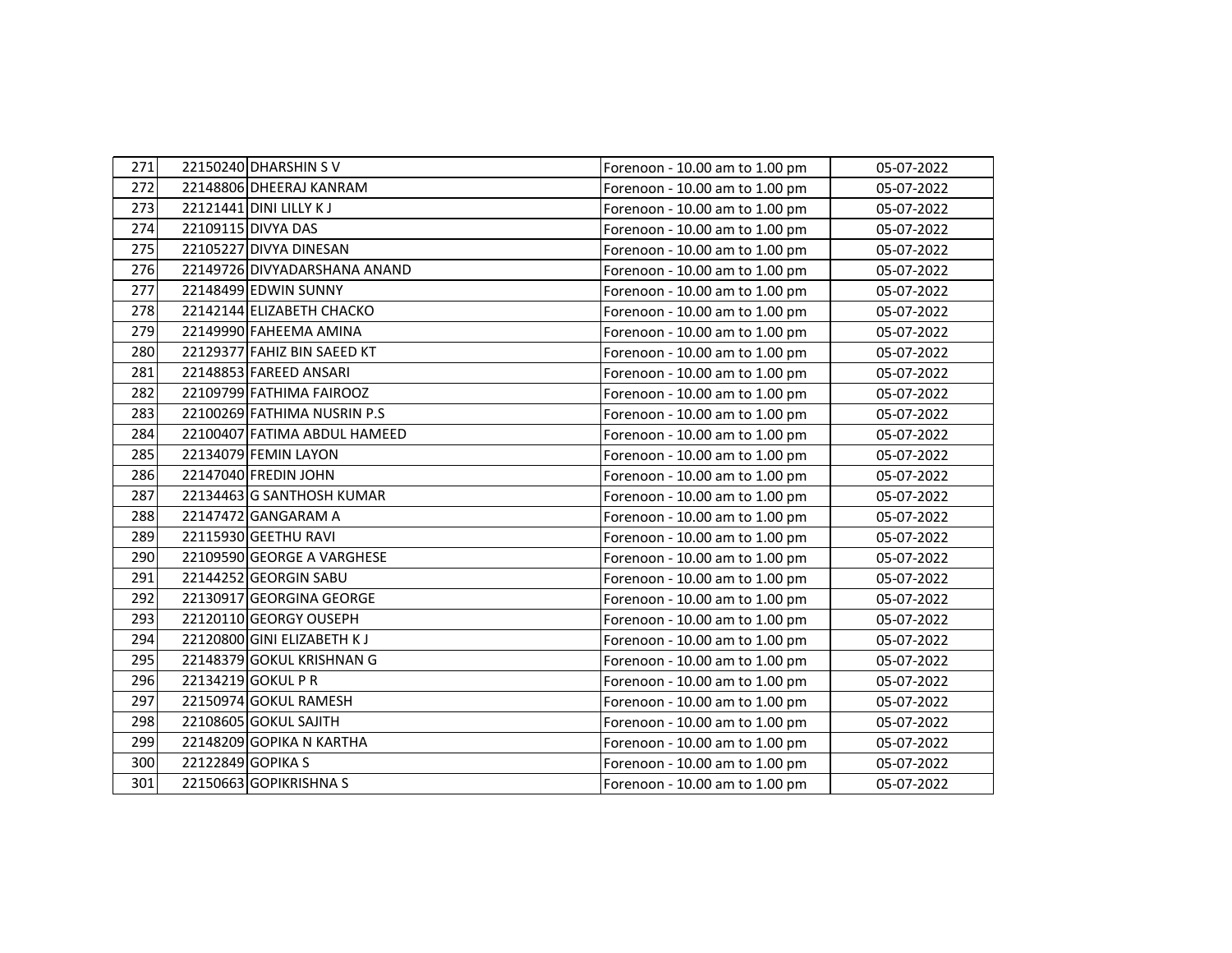| 302 |                 | 22124650 GOURI RAJ              | Forenoon - 10.00 am to 1.00 pm | 05-07-2022 |
|-----|-----------------|---------------------------------|--------------------------------|------------|
| 303 |                 | 22149113 GOUTHAM MANOHAR        | Forenoon - 10.00 am to 1.00 pm | 05-07-2022 |
| 304 |                 | 22129020 GREESHMA JAMES         | Forenoon - 10.00 am to 1.00 pm | 05-07-2022 |
| 305 |                 | 22104934 HAFIZ HAKEEM M         | Forenoon - 10.00 am to 1.00 pm | 05-07-2022 |
| 306 |                 | 22137471 HANNA JOSE             | Forenoon - 10.00 am to 1.00 pm | 05-07-2022 |
| 307 |                 | 22149353 HANNAH JOSEPH K        | Forenoon - 10.00 am to 1.00 pm | 05-07-2022 |
| 308 |                 | 22112813 HANNATH E A            | Forenoon - 10.00 am to 1.00 pm | 05-07-2022 |
| 309 |                 | 22149915 HARI GOVIND            | Forenoon - 10.00 am to 1.00 pm | 05-07-2022 |
| 310 |                 | 22137007 HARI GOVINDAN M        | Forenoon - 10.00 am to 1.00 pm | 05-07-2022 |
| 311 |                 | 22102102 HARI SANKAR. C. M      | Forenoon - 10.00 am to 1.00 pm | 05-07-2022 |
| 312 |                 | 22147269 HARIGOVIND TM          | Forenoon - 10.00 am to 1.00 pm | 05-07-2022 |
| 313 |                 | 22128039 HARIKRISHNAK           | Forenoon - 10.00 am to 1.00 pm | 05-07-2022 |
| 314 |                 | 22134158 HARIKRISHNAN B         | Forenoon - 10.00 am to 1.00 pm | 05-07-2022 |
| 315 |                 | 22136029 HARIKRISHNAN P         | Forenoon - 10.00 am to 1.00 pm | 05-07-2022 |
| 316 |                 | 22151167 HARIPRIYA S            | Afternoon - 2.00 pm to 5.00 pm | 05-07-2022 |
| 317 |                 | 22149066 HARIRAM K ANILKUMAR    | Afternoon - 2.00 pm to 5.00 pm | 05-07-2022 |
| 318 |                 | 22129649 HARISANKAR M           | Afternoon - 2.00 pm to 5.00 pm | 05-07-2022 |
| 319 |                 | 22113900 HARISANTH              | Afternoon - 2.00 pm to 5.00 pm | 05-07-2022 |
| 320 |                 | 22106317 HARITHA P SURESH       | Afternoon - 2.00 pm to 5.00 pm | 05-07-2022 |
| 321 |                 | 22147635 HAROON SULTHAN         | Afternoon - 2.00 pm to 5.00 pm | 05-07-2022 |
| 322 |                 | 22147435 HARSHA K HAREESH KUMAR | Afternoon - 2.00 pm to 5.00 pm | 05-07-2022 |
| 323 |                 | 22112394 HEERA KM               | Afternoon - 2.00 pm to 5.00 pm | 05-07-2022 |
| 324 |                 | 22150578 HEMANTH SIVAN          | Afternoon - 2.00 pm to 5.00 pm | 05-07-2022 |
| 325 |                 | 22135860 HENAN FATHMA P         | Afternoon - 2.00 pm to 5.00 pm | 05-07-2022 |
| 326 |                 | 22150229 HIBA ABDUL JALEEL      | Afternoon - 2.00 pm to 5.00 pm | 05-07-2022 |
| 327 |                 | 22121158 HIBIA AYUB KHAN        | Afternoon - 2.00 pm to 5.00 pm | 05-07-2022 |
| 328 |                 | 22122501 HIDASH MOHAMMED        | Afternoon - 2.00 pm to 5.00 pm | 05-07-2022 |
| 329 |                 | 22151082 HOWWA BAIG             | Afternoon - 2.00 pm to 5.00 pm | 05-07-2022 |
| 330 |                 | 22107527 HRISHIKESH PG          | Afternoon - 2.00 pm to 5.00 pm | 05-07-2022 |
| 331 |                 | 22150902   PARVATHY KRISHNAN    | Afternoon - 2.00 pm to 5.00 pm | 05-07-2022 |
| 332 | 22150826 INDU G |                                 | Afternoon - 2.00 pm to 5.00 pm | 05-07-2022 |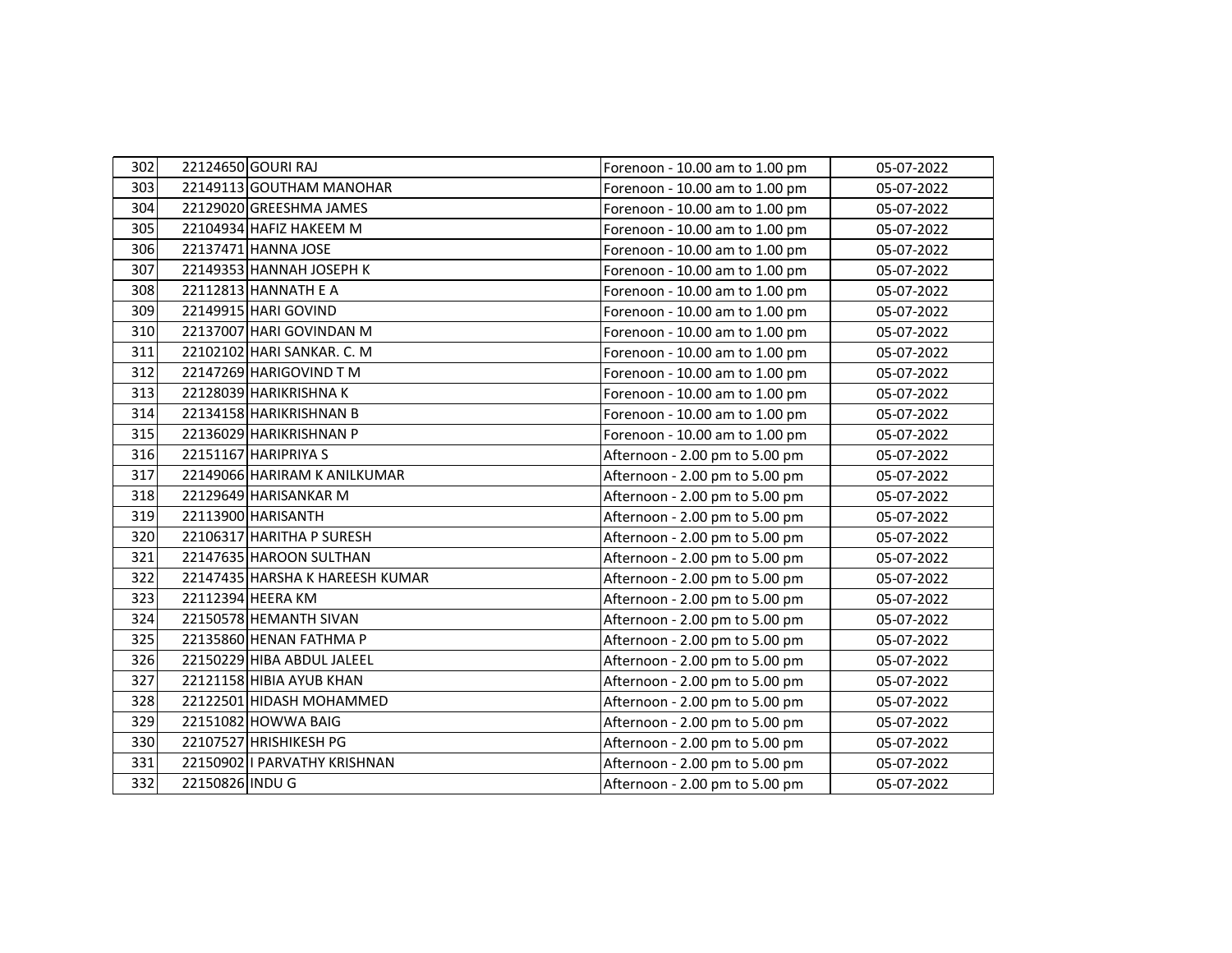| 333                            |                 | 22150009 INDULEKHA M P        | Afternoon - 2.00 pm to 5.00 pm | 05-07-2022 |
|--------------------------------|-----------------|-------------------------------|--------------------------------|------------|
| 334                            |                 | 22101950 IRENE SARA SHIJU     | Afternoon - 2.00 pm to 5.00 pm | 05-07-2022 |
| 335                            |                 | 22148445 IRFAN HAMEED S       | Afternoon - 2.00 pm to 5.00 pm | 05-07-2022 |
| 336                            |                 | 22110968 IRFAN MUHAMMED V N   | Afternoon - 2.00 pm to 5.00 pm | 05-07-2022 |
| 337                            |                 | 22147439 IZAAZ HASSAN         | Afternoon - 2.00 pm to 5.00 pm | 05-07-2022 |
| 338                            |                 | 22148776 JACOB PRINCE         | Afternoon - 2.00 pm to 5.00 pm | 05-07-2022 |
| 339                            |                 | 22142177 JAISY JOSE           | Afternoon - 2.00 pm to 5.00 pm | 05-07-2022 |
| 340                            |                 | 22120545 JAMES GEORGE         | Afternoon - 2.00 pm to 5.00 pm | 05-07-2022 |
| 341                            |                 | 22150050 JANNATH ISMAIL       | Afternoon - 2.00 pm to 5.00 pm | 05-07-2022 |
| 342                            |                 | 22138463 JASEENA J            | Afternoon - 2.00 pm to 5.00 pm | 05-07-2022 |
| 343                            |                 | 22148191 JAYAKRISHNAN T       | Afternoon - 2.00 pm to 5.00 pm | 05-07-2022 |
| 344                            |                 | 22145181 JAYAKUMAR V K        | Afternoon - 2.00 pm to 5.00 pm | 05-07-2022 |
| 345                            | 22111371 JEEVAN |                               | Afternoon - 2.00 pm to 5.00 pm | 05-07-2022 |
| 346                            |                 | 22142253 JERIN VARGHESE JACOB | Afternoon - 2.00 pm to 5.00 pm | 05-07-2022 |
| 347                            |                 | 22134966 JEROM JOSEPH         | Afternoon - 2.00 pm to 5.00 pm | 05-07-2022 |
| 348                            |                 | 22150777 JESLO JOY            | Afternoon - 2.00 pm to 5.00 pm | 05-07-2022 |
| 349                            | 22107291 JIBI J |                               | Afternoon - 2.00 pm to 5.00 pm | 05-07-2022 |
| 350                            | 22138636 JIDEV  |                               | Afternoon - 2.00 pm to 5.00 pm | 05-07-2022 |
| 351                            |                 | 22151122 JINS KURIAKOSE       | Afternoon - 2.00 pm to 5.00 pm | 05-07-2022 |
| 352                            |                 | 22117414 JISMIYA M A          | Afternoon - 2.00 pm to 5.00 pm | 05-07-2022 |
| 353                            |                 | 22146402 JITHU KUNJUMON       | Afternoon - 2.00 pm to 5.00 pm | 05-07-2022 |
| 354                            |                 | 22117954 JOAN LILLY           | Afternoon - 2.00 pm to 5.00 pm | 05-07-2022 |
| 355                            |                 | 22116600 JOBIN K JOSE         | Afternoon - 2.00 pm to 5.00 pm | 05-07-2022 |
| 356                            |                 | 22150539 JOEL BABU            | Afternoon - 2.00 pm to 5.00 pm | 05-07-2022 |
| 357                            |                 | 22151151 JOEL TOM JOSE        | Afternoon - 2.00 pm to 5.00 pm | 05-07-2022 |
| 358                            |                 | 22108049 JOHN SHAJI           | Afternoon - 2.00 pm to 5.00 pm | 05-07-2022 |
| 359                            |                 | 22123566 JOSEPH CHRIST K A    | Afternoon - 2.00 pm to 5.00 pm | 05-07-2022 |
| 360                            |                 | 22151028 JOSEPH GEORGEY       | Afternoon - 2.00 pm to 5.00 pm | 05-07-2022 |
| Day 5 [06/07/2022 - Wednesday] |                 |                               |                                |            |
| 361                            |                 | 22150867 JOSEPH T THALIYAN    | Forenoon - 10.00 am to 1.00 pm | 06-07-2022 |
| 362                            |                 | 22113214 JOSEPHKUTTY JACOB    | Forenoon - 10.00 am to 1.00 pm | 06-07-2022 |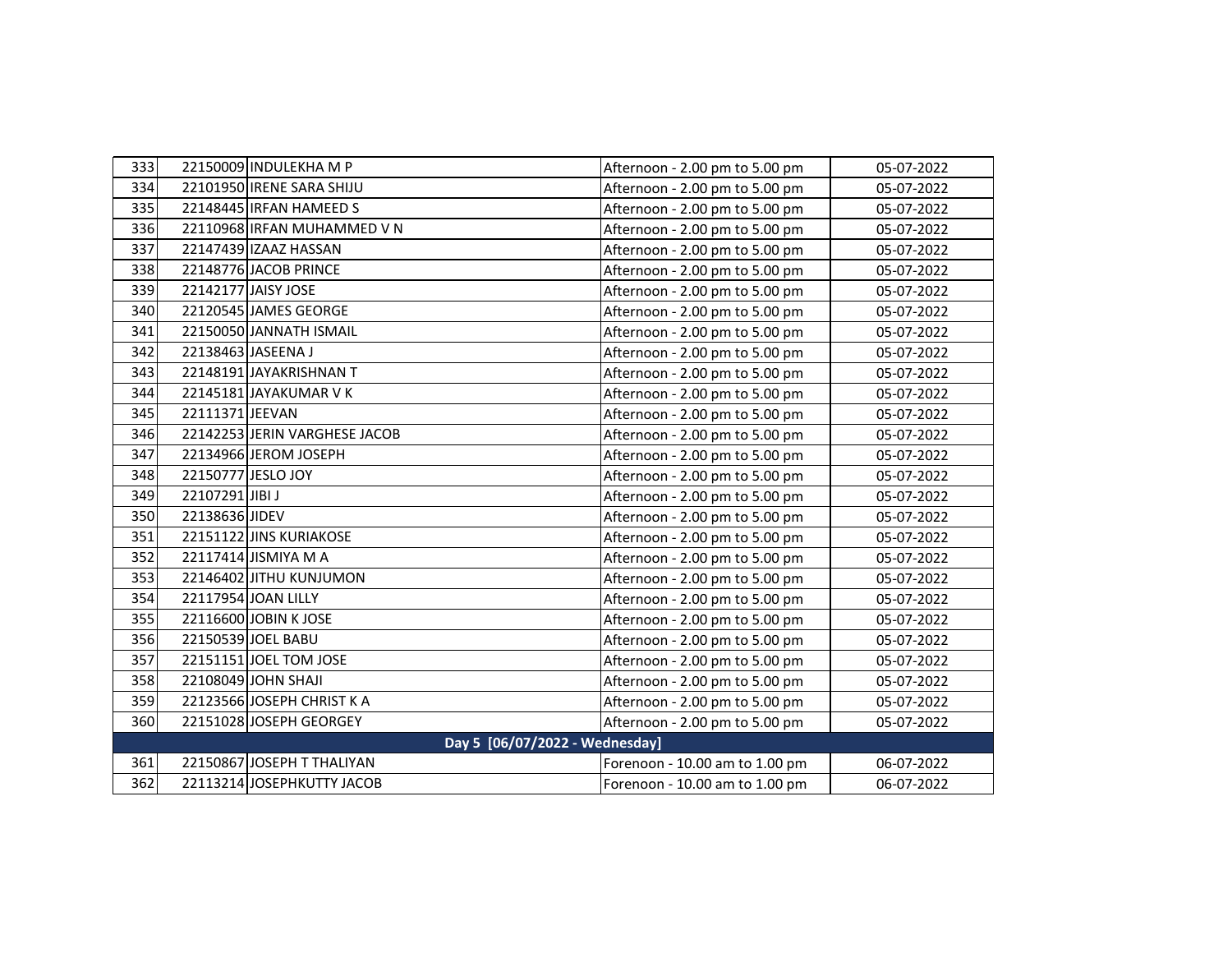| 363 |                   | 22142564 JOSHLIN JOY         | Forenoon - 10.00 am to 1.00 pm | 06-07-2022 |
|-----|-------------------|------------------------------|--------------------------------|------------|
| 364 |                   | 22137605 JOSIN THOMAS        | Forenoon - 10.00 am to 1.00 pm | 06-07-2022 |
| 365 |                   | 22101297 JOVIAL SIBY         | Forenoon - 10.00 am to 1.00 pm | 06-07-2022 |
| 366 |                   | 22103089 JOYEL ROY           | Forenoon - 10.00 am to 1.00 pm | 06-07-2022 |
| 367 |                   | 22114622 JUDY ZACHARIA       | Forenoon - 10.00 am to 1.00 pm | 06-07-2022 |
| 368 |                   | 22150753 JUMANA NASRIN CK    | Forenoon - 10.00 am to 1.00 pm | 06-07-2022 |
| 369 | 22149670 JUNAID S |                              | Forenoon - 10.00 am to 1.00 pm | 06-07-2022 |
| 370 |                   | 22108247 JWALANA JAISON T    | Forenoon - 10.00 am to 1.00 pm | 06-07-2022 |
| 371 |                   | 22149873 JYOTHISH R          | Forenoon - 10.00 am to 1.00 pm | 06-07-2022 |
| 372 |                   | 22108427 K FATHIMA RIDUWA    | Forenoon - 10.00 am to 1.00 pm | 06-07-2022 |
| 373 |                   | 22108611 KADEEJA NIMRA       | Forenoon - 10.00 am to 1.00 pm | 06-07-2022 |
| 374 |                   | 22129881 KAILAS MADHAV S B   | Forenoon - 10.00 am to 1.00 pm | 06-07-2022 |
| 375 |                   | 22150766 KANISHK K MENON     | Forenoon - 10.00 am to 1.00 pm | 06-07-2022 |
| 376 |                   | 22148764 KARTHIK P S         | Forenoon - 10.00 am to 1.00 pm | 06-07-2022 |
| 377 |                   | 22133649 KARTHIK R S         | Forenoon - 10.00 am to 1.00 pm | 06-07-2022 |
| 378 |                   | 22125209 KARTHIKA R          | Forenoon - 10.00 am to 1.00 pm | 06-07-2022 |
| 379 |                   | 22113078 KARTHIKA.V.M        | Forenoon - 10.00 am to 1.00 pm | 06-07-2022 |
| 380 |                   | 22109491 KASHYAP P           | Forenoon - 10.00 am to 1.00 pm | 06-07-2022 |
| 381 |                   | 22149279 KAVYA ARUN          | Forenoon - 10.00 am to 1.00 pm | 06-07-2022 |
| 382 | 22147834 KAVYA P  |                              | Forenoon - 10.00 am to 1.00 pm | 06-07-2022 |
| 383 |                   | 22124864 KEERTHANA K         | Forenoon - 10.00 am to 1.00 pm | 06-07-2022 |
| 384 |                   | 22149738 KENN ROSHAN         | Forenoon - 10.00 am to 1.00 pm | 06-07-2022 |
| 385 |                   | 22148409 KEVIN PETER         | Forenoon - 10.00 am to 1.00 pm | 06-07-2022 |
| 386 |                   | 22150960 KEVIN THOMAS GEORGE | Forenoon - 10.00 am to 1.00 pm | 06-07-2022 |
| 387 |                   | 22147713 KINGSLY SAM RAJ S   | Forenoon - 10.00 am to 1.00 pm | 06-07-2022 |
| 388 |                   | 22108812 KIRAN LAL H A       | Forenoon - 10.00 am to 1.00 pm | 06-07-2022 |
| 389 |                   | 22148793 KRISHNA PRIYA ASOK  | Forenoon - 10.00 am to 1.00 pm | 06-07-2022 |
| 390 |                   | 22112665 KRISHNADAS K        | Forenoon - 10.00 am to 1.00 pm | 06-07-2022 |
| 391 |                   | 22122112 KRISHNAPRASAD G K   | Forenoon - 10.00 am to 1.00 pm | 06-07-2022 |
| 392 |                   | 22150934 KRISHNAPRASAD.K     | Forenoon - 10.00 am to 1.00 pm | 06-07-2022 |
| 393 |                   | 22125206 KRISHNAPRIYA G      | Forenoon - 10.00 am to 1.00 pm | 06-07-2022 |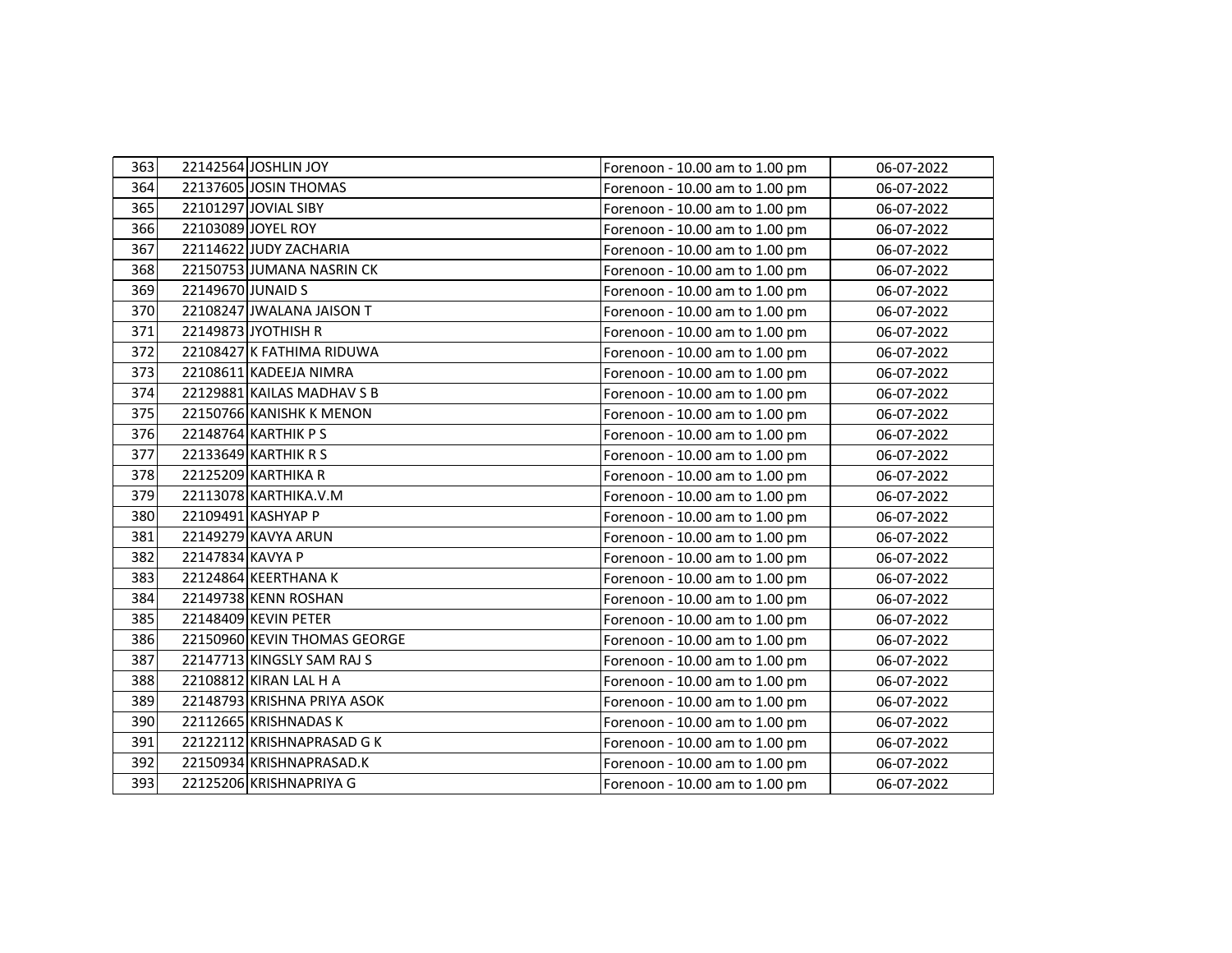| 394 | 22100939 KRISHNAPRIYA J                        | Forenoon - 10.00 am to 1.00 pm | 06-07-2022 |
|-----|------------------------------------------------|--------------------------------|------------|
| 395 | 22136186 KRISHNAPRIYA V V                      | Forenoon - 10.00 am to 1.00 pm | 06-07-2022 |
| 396 | 22103597 KRITHI K.K                            | Forenoon - 10.00 am to 1.00 pm | 06-07-2022 |
| 397 | 22150954 LABEEB A K                            | Forenoon - 10.00 am to 1.00 pm | 06-07-2022 |
| 398 | 22148082 LAKSHMI K M                           | Forenoon - 10.00 am to 1.00 pm | 06-07-2022 |
| 399 | 22150651 LAKSHMI NAIR                          | Forenoon - 10.00 am to 1.00 pm | 06-07-2022 |
| 400 | 22131024 LAKSHMI PRIYA MT                      | Forenoon - 10.00 am to 1.00 pm | 06-07-2022 |
| 401 | 22149106 LEKSHMI VINOD                         | Forenoon - 10.00 am to 1.00 pm | 06-07-2022 |
| 402 | 22140782 LEON GEORGE RAJU                      | Forenoon - 10.00 am to 1.00 pm | 06-07-2022 |
| 403 | 22128618 LESTER LAISON                         | Forenoon - 10.00 am to 1.00 pm | 06-07-2022 |
| 404 | 22121450 LISNA RASHEED K                       | Forenoon - 10.00 am to 1.00 pm | 06-07-2022 |
| 405 | 22149975 LISNA ROZ                             | Forenoon - 10.00 am to 1.00 pm | 06-07-2022 |
| 406 | 22113614 LOUIE PHILIP                          | Afternoon - 2.00 pm to 5.00 pm | 06-07-2022 |
| 407 | 22114219 LUBNA ABDUL NAZAR                     | Afternoon - 2.00 pm to 5.00 pm | 06-07-2022 |
| 408 | 22122356 LUCIYA ANTO                           | Afternoon - 2.00 pm to 5.00 pm | 06-07-2022 |
| 409 | 22121993 M A AFNAS                             | Afternoon - 2.00 pm to 5.00 pm | 06-07-2022 |
| 410 | 22150591 M AKSHAY MOHAN                        | Afternoon - 2.00 pm to 5.00 pm | 06-07-2022 |
| 411 | 22149871 M ARCHANA MOHAN                       | Afternoon - 2.00 pm to 5.00 pm | 06-07-2022 |
| 412 | 22150679 M GREESHMA                            | Afternoon - 2.00 pm to 5.00 pm | 06-07-2022 |
| 413 | 22150885 M HARISANTH                           | Afternoon - 2.00 pm to 5.00 pm | 06-07-2022 |
| 414 | 22115054 M S DEVAYANI                          | Afternoon - 2.00 pm to 5.00 pm | 06-07-2022 |
| 415 | 22145468 MADIKKAMADOM RADHAKRISHNAN SAI GANESH | Afternoon - 2.00 pm to 5.00 pm | 06-07-2022 |
| 416 | 22121033 MALAVIKA MANOJ                        | Afternoon - 2.00 pm to 5.00 pm | 06-07-2022 |
| 417 | 22144315 MALVIKA NAIR                          | Afternoon - 2.00 pm to 5.00 pm | 06-07-2022 |
| 418 | 22150524 MANASA PRABHA RAJ                     | Afternoon - 2.00 pm to 5.00 pm | 06-07-2022 |
| 419 | 22119035 MANEESH SHIBU                         | Afternoon - 2.00 pm to 5.00 pm | 06-07-2022 |
| 420 | 22124296 MANIKANDAN S.                         | Afternoon - 2.00 pm to 5.00 pm | 06-07-2022 |
| 421 | 22122952 MANISH V                              | Afternoon - 2.00 pm to 5.00 pm | 06-07-2022 |
| 422 | 22150896 MANJUSREELAKSHMIKS                    | Afternoon - 2.00 pm to 5.00 pm | 06-07-2022 |
| 423 | 22135857 MANOHAR DAS                           | Afternoon - 2.00 pm to 5.00 pm | 06-07-2022 |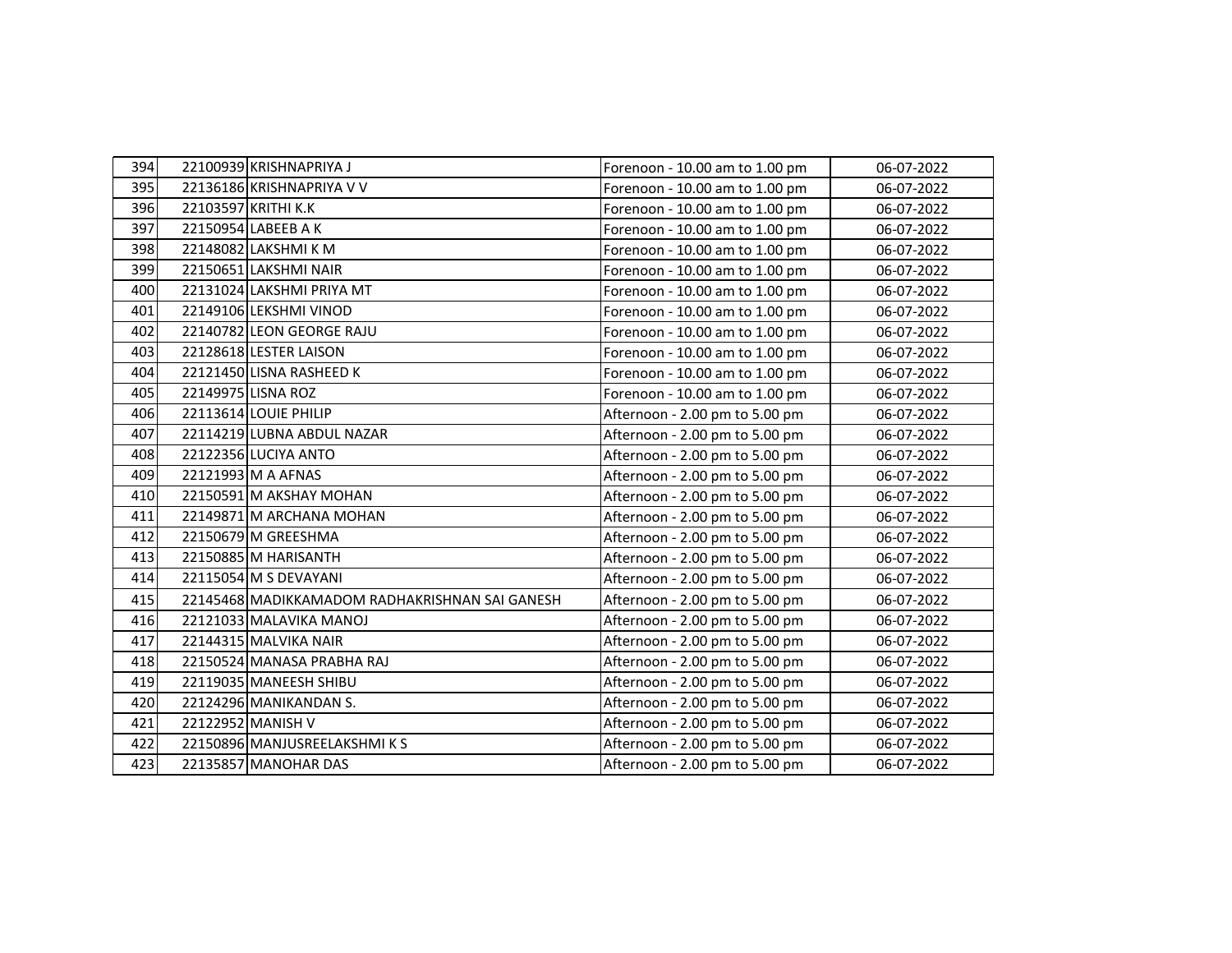| 424 | 22148936 MANOJ S              | Afternoon - 2.00 pm to 5.00 pm | 06-07-2022 |
|-----|-------------------------------|--------------------------------|------------|
| 425 | 22130206 MANU E R             | Afternoon - 2.00 pm to 5.00 pm | 06-07-2022 |
| 426 | 22138918 MARIYA SEBY          | Afternoon - 2.00 pm to 5.00 pm | 06-07-2022 |
| 427 | 22113919 MATHEW VARGHESE      | Afternoon - 2.00 pm to 5.00 pm | 06-07-2022 |
| 428 | 22124948 MAYA K P             | Afternoon - 2.00 pm to 5.00 pm | 06-07-2022 |
| 429 | 22150592 MAYOOGHA E N         | Afternoon - 2.00 pm to 5.00 pm | 06-07-2022 |
| 430 | 22101863 MAYUKHA P            | Afternoon - 2.00 pm to 5.00 pm | 06-07-2022 |
| 431 | 22139962 MEERA SUNIL          | Afternoon - 2.00 pm to 5.00 pm | 06-07-2022 |
| 432 | 22117770 MEERA VENKITESH      | Afternoon - 2.00 pm to 5.00 pm | 06-07-2022 |
| 433 | 22149420 MEGHA MANOHARAN      | Afternoon - 2.00 pm to 5.00 pm | 06-07-2022 |
| 434 | 22150832 MEGHA P              | Afternoon - 2.00 pm to 5.00 pm | 06-07-2022 |
| 435 | 22140344 MEKHA ANTO           | Afternoon - 2.00 pm to 5.00 pm | 06-07-2022 |
| 436 | 22149280 MEKHAR               | Afternoon - 2.00 pm to 5.00 pm | 06-07-2022 |
| 437 | 22139170 MELBIN SUNNY         | Afternoon - 2.00 pm to 5.00 pm | 06-07-2022 |
| 438 | 22150657 MELWIN SHAJI         | Afternoon - 2.00 pm to 5.00 pm | 06-07-2022 |
| 439 | 22148308 MERLY K.G            | Afternoon - 2.00 pm to 5.00 pm | 06-07-2022 |
| 440 | 22150699 MERRY ANTONY         | Afternoon - 2.00 pm to 5.00 pm | 06-07-2022 |
| 441 | 22143388 MIDHUNA M NAIR       | Afternoon - 2.00 pm to 5.00 pm | 06-07-2022 |
| 442 | 22149600 MITHUN K             | Afternoon - 2.00 pm to 5.00 pm | 06-07-2022 |
| 443 | 22104238 MOHAMED SHIFAS T B   | Afternoon - 2.00 pm to 5.00 pm | 06-07-2022 |
| 444 | 22148639 MOHAMMED FAWAZ J     | Afternoon - 2.00 pm to 5.00 pm | 06-07-2022 |
| 445 | 22129953 MOHAMMED FAZIL M.S   | Afternoon - 2.00 pm to 5.00 pm | 06-07-2022 |
| 446 | 22149632 MOHAMMED NIVAD       | Afternoon - 2.00 pm to 5.00 pm | 06-07-2022 |
| 447 | 22149976 MOHAMMED SAHAL M     | Afternoon - 2.00 pm to 5.00 pm | 06-07-2022 |
| 448 | 22148583 MOHAMMED SUDHIR KB   | Afternoon - 2.00 pm to 5.00 pm | 06-07-2022 |
| 449 | 22150355 MOHIT RAJU JOHN      | Afternoon - 2.00 pm to 5.00 pm | 06-07-2022 |
| 450 | 22151032 MUBASHIRA FAHEEM     | Afternoon - 2.00 pm to 5.00 pm | 06-07-2022 |
|     | Day 6 [07/07/2022 - Thursday] |                                |            |
| 451 | 22127700 MUHAMMAD FADHAL N P  | Forenoon - 10.00 am to 1.00 pm | 07-07-2022 |
| 452 | 22150944 MUHAMMAD SABITH N    | Forenoon - 10.00 am to 1.00 pm | 07-07-2022 |
| 453 | 22149628 MUHAMMED ANEES K     | Forenoon - 10.00 am to 1.00 pm | 07-07-2022 |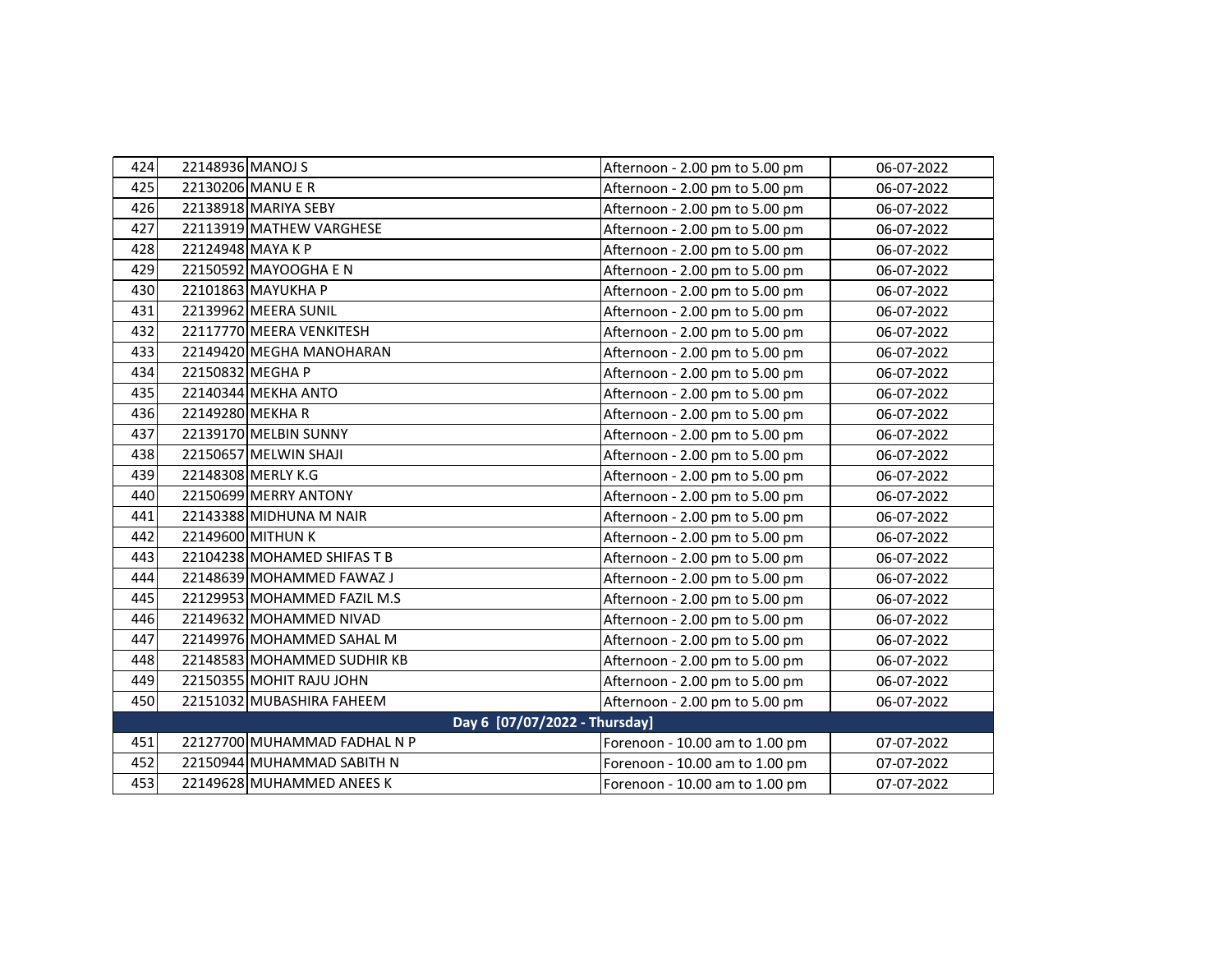| 454 |                  | 22100435 MUHAMMED ANSHAD A P            | Forenoon - 10.00 am to 1.00 pm | 07-07-2022 |
|-----|------------------|-----------------------------------------|--------------------------------|------------|
| 455 |                  | 22149418 MUHAMMED ARSHAD V A            | Forenoon - 10.00 am to 1.00 pm | 07-07-2022 |
| 456 |                  | 22123828 MUHAMMED BIN ABOOBACKER        | Forenoon - 10.00 am to 1.00 pm | 07-07-2022 |
| 457 |                  | 22100198 MUHAMMED HAFIZ K S             | Forenoon - 10.00 am to 1.00 pm | 07-07-2022 |
| 458 |                  | 22150473 MUHAMMED NIHAL T               | Forenoon - 10.00 am to 1.00 pm | 07-07-2022 |
| 459 |                  | 22150823 MUHAMMED RISHAL                | Forenoon - 10.00 am to 1.00 pm | 07-07-2022 |
| 460 |                  | 22143142 MUHAMMED SHAHABAS VPC          | Forenoon - 10.00 am to 1.00 pm | 07-07-2022 |
| 461 |                  | 22149634 MUHAMMED SHAMMAS M             | Forenoon - 10.00 am to 1.00 pm | 07-07-2022 |
| 462 |                  | 22148807 MUHAMMED SUHAIL M M            | Forenoon - 10.00 am to 1.00 pm | 07-07-2022 |
| 463 |                  | 22100552 NABHAN WARIS                   | Forenoon - 10.00 am to 1.00 pm | 07-07-2022 |
| 464 |                  | 22116587 NADHA MOLTB                    | Forenoon - 10.00 am to 1.00 pm | 07-07-2022 |
| 465 |                  | 22106442 NAIR AKHIL RADHAKRISHNAN       | Forenoon - 10.00 am to 1.00 pm | 07-07-2022 |
| 466 |                  | 22132252 NAMITHA K B                    | Forenoon - 10.00 am to 1.00 pm | 07-07-2022 |
| 467 |                  | 22119893 NAMITHA R                      | Forenoon - 10.00 am to 1.00 pm | 07-07-2022 |
| 468 |                  | 22123245 NAMITHA RADHAKRISHNAN          | Forenoon - 10.00 am to 1.00 pm | 07-07-2022 |
| 469 |                  | 22127741 NAMIYA JALEEL K                | Forenoon - 10.00 am to 1.00 pm | 07-07-2022 |
| 470 |                  | 22150698 NAVEEN FRANCIS JOHN NECHIKATTU | Forenoon - 10.00 am to 1.00 pm | 07-07-2022 |
| 471 |                  | 22121909 NAVEEN V S                     | Forenoon - 10.00 am to 1.00 pm | 07-07-2022 |
| 472 |                  | 22143170 NEERAJA MENON P                | Forenoon - 10.00 am to 1.00 pm | 07-07-2022 |
| 473 |                  | 22130252 NEERAJA RADHAKRISHNAN NAIR     | Forenoon - 10.00 am to 1.00 pm | 07-07-2022 |
| 474 |                  | 22136012 NEHA ALI E                     | Forenoon - 10.00 am to 1.00 pm | 07-07-2022 |
| 475 |                  | 22135612 NESRIN K H                     | Forenoon - 10.00 am to 1.00 pm | 07-07-2022 |
| 476 |                  | 22135653 NEVIN GEORGE KURIAN            | Forenoon - 10.00 am to 1.00 pm | 07-07-2022 |
| 477 |                  | 22142557 NICOLE JOE MALIYEKKAL          | Forenoon - 10.00 am to 1.00 pm | 07-07-2022 |
| 478 | 22148338 NIDHA P |                                         | Forenoon - 10.00 am to 1.00 pm | 07-07-2022 |
| 479 |                  | 22125019 NIHALA JAHEER                  | Forenoon - 10.00 am to 1.00 pm | 07-07-2022 |
| 480 |                  | 22149263 NIKHIL JIJI                    | Forenoon - 10.00 am to 1.00 pm | 07-07-2022 |
| 481 |                  | 22112995 NIKHIL S PRADEEP               | Forenoon - 10.00 am to 1.00 pm | 07-07-2022 |
| 482 |                  | 22102105 NIKITA KUMARI                  | Forenoon - 10.00 am to 1.00 pm | 07-07-2022 |
| 483 |                  | 22118253 NIMYA THOMAS                   | Forenoon - 10.00 am to 1.00 pm | 07-07-2022 |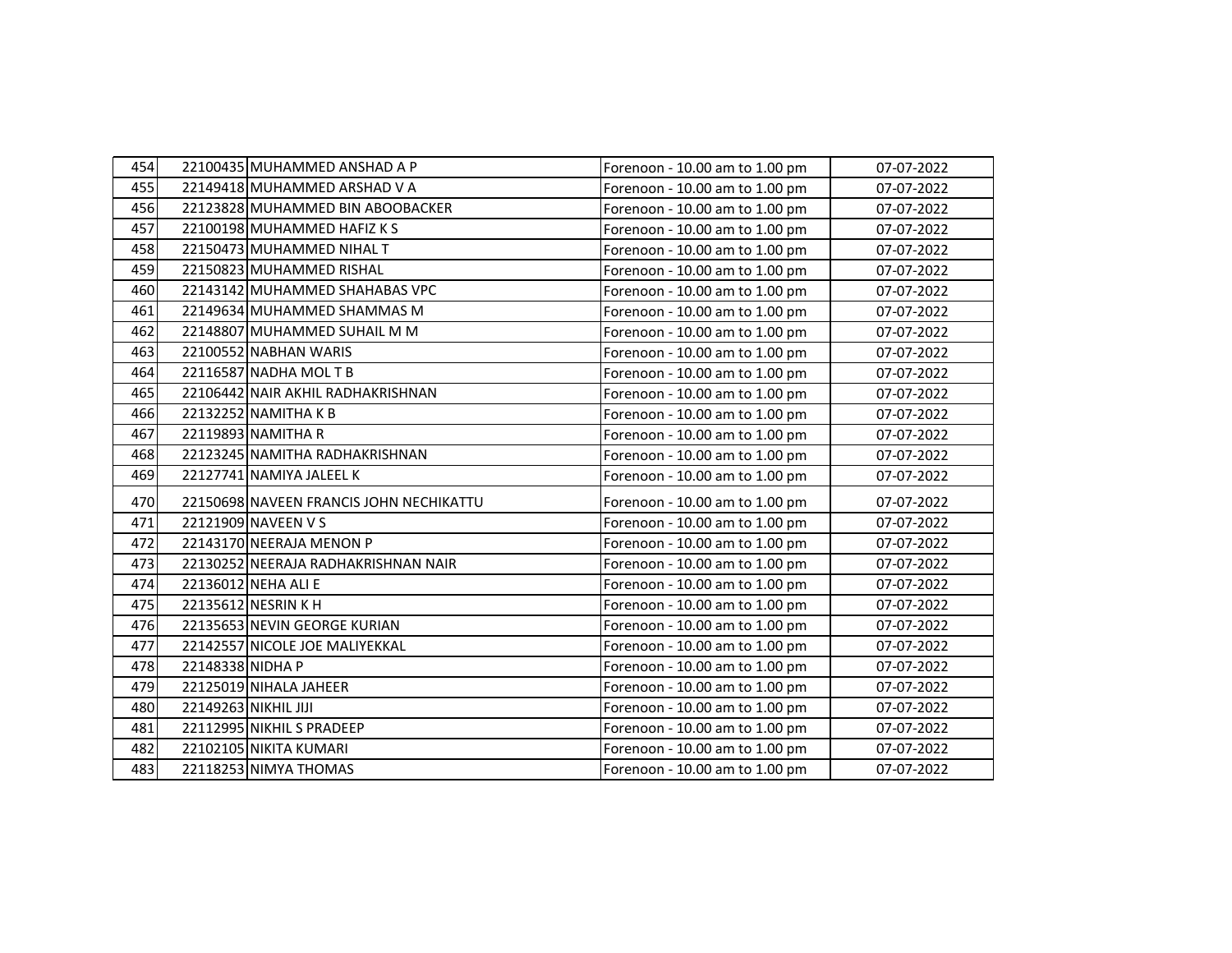| 484 | 22150799 NIRANJANA N NAIR      | Forenoon - 10.00 am to 1.00 pm | 07-07-2022 |
|-----|--------------------------------|--------------------------------|------------|
| 485 | 22122168 NIRMAL N R            | Forenoon - 10.00 am to 1.00 pm | 07-07-2022 |
| 486 | 22114401 NIRUN BOBAN           | Forenoon - 10.00 am to 1.00 pm | 07-07-2022 |
| 487 | 22123920 NIRUPAMA M            | Forenoon - 10.00 am to 1.00 pm | 07-07-2022 |
| 488 | 22100585 NISYA                 | Forenoon - 10.00 am to 1.00 pm | 07-07-2022 |
| 489 | 22103351 NITHA JAISON          | Forenoon - 10.00 am to 1.00 pm | 07-07-2022 |
| 490 | 22100342 NITHEESH D            | Forenoon - 10.00 am to 1.00 pm | 07-07-2022 |
| 491 | 22150195 NITHIN SURESH         | Forenoon - 10.00 am to 1.00 pm | 07-07-2022 |
| 492 | 22133767 NIVED K P             | Forenoon - 10.00 am to 1.00 pm | 07-07-2022 |
| 493 | 22137896 NOONA NAZAR           | Forenoon - 10.00 am to 1.00 pm | 07-07-2022 |
| 494 | 22149858 NOORA SALIM           | Forenoon - 10.00 am to 1.00 pm | 07-07-2022 |
| 495 | 22116298 NOORUNISSA K.A        | Forenoon - 10.00 am to 1.00 pm | 07-07-2022 |
| 496 | 22110017 NOUFIA.P.L            | Afternoon - 2.00 pm to 5.00 pm | 07-07-2022 |
| 497 | 22123918 NOYAL BENOY           | Afternoon - 2.00 pm to 5.00 pm | 07-07-2022 |
| 498 | 22127425 NUSAHA T N            | Afternoon - 2.00 pm to 5.00 pm | 07-07-2022 |
| 499 | 22140507 P K FATHIMA BAYAN     | Afternoon - 2.00 pm to 5.00 pm | 07-07-2022 |
| 500 | 22100500 P LAKSHMI PRIYA       | Afternoon - 2.00 pm to 5.00 pm | 07-07-2022 |
| 501 | 22124246 P S HARIKRISHNAN      | Afternoon - 2.00 pm to 5.00 pm | 07-07-2022 |
| 502 | 22149358 P YADURAJ             | Afternoon - 2.00 pm to 5.00 pm | 07-07-2022 |
| 503 | 22134612 P. ARUN SURENDRAN     | Afternoon - 2.00 pm to 5.00 pm | 07-07-2022 |
| 504 | 22104984 PALLAVI S             | Afternoon - 2.00 pm to 5.00 pm | 07-07-2022 |
| 505 | 22132422 PARVATHY R            | Afternoon - 2.00 pm to 5.00 pm | 07-07-2022 |
| 506 | 22102654 PARVATHY S CHAND      | Afternoon - 2.00 pm to 5.00 pm | 07-07-2022 |
| 507 | 22145064 PARVATHY S KUMAR      | Afternoon - 2.00 pm to 5.00 pm | 07-07-2022 |
| 508 | 22149153 PAUL CHERIAN THALIATH | Afternoon - 2.00 pm to 5.00 pm | 07-07-2022 |
| 509 | 22113940 PAUL JOSE             | Afternoon - 2.00 pm to 5.00 pm | 07-07-2022 |
| 510 | 22150329 PHILIP ALOYSIUS       | Afternoon - 2.00 pm to 5.00 pm | 07-07-2022 |
| 511 | 22101540 POURNAMI MS           | Afternoon - 2.00 pm to 5.00 pm | 07-07-2022 |
| 512 | 22148828 PRADEEPKUMAR TP       | Afternoon - 2.00 pm to 5.00 pm | 07-07-2022 |
| 513 | 22126683 PRANAV K MOHANAN      | Afternoon - 2.00 pm to 5.00 pm | 07-07-2022 |
| 514 | 22121751 PRANAV P              | Afternoon - 2.00 pm to 5.00 pm | 07-07-2022 |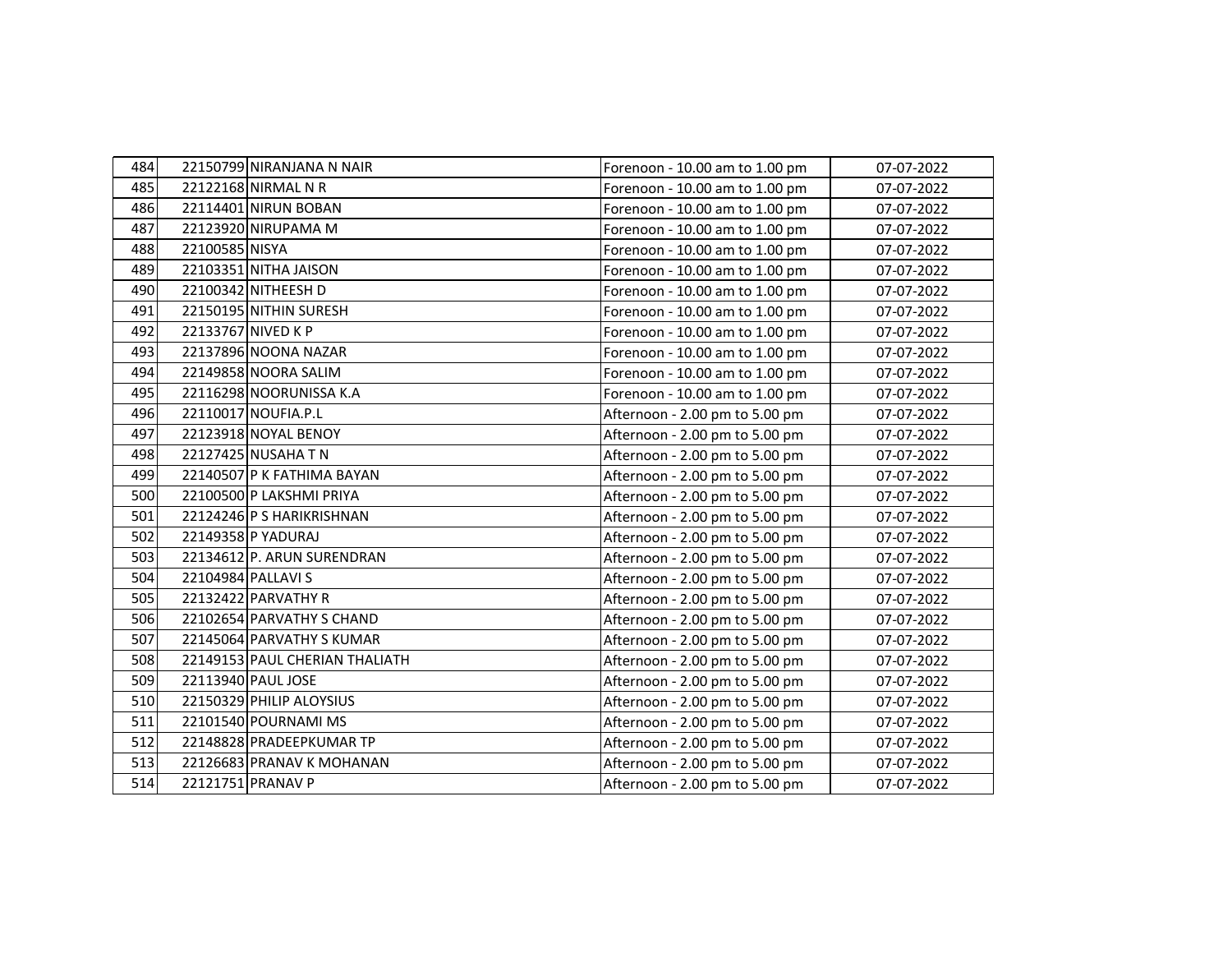| 515        |                   | 22150779 PRIYA V P              | Afternoon - 2.00 pm to 5.00 pm | 07-07-2022 |
|------------|-------------------|---------------------------------|--------------------------------|------------|
| 516        |                   | 22111834 PRIYAMVADA B M         | Afternoon - 2.00 pm to 5.00 pm | 07-07-2022 |
| 517        |                   | 22129904 R ADITH SHANKAR        | Afternoon - 2.00 pm to 5.00 pm | 07-07-2022 |
| 518        |                   | 22135186 R DEVANAND             | Afternoon - 2.00 pm to 5.00 pm | 07-07-2022 |
| 519        | 22127037 RAHA K   |                                 | Afternoon - 2.00 pm to 5.00 pm | 07-07-2022 |
| 520        |                   | 22146650 RAHUL AJAY M           | Afternoon - 2.00 pm to 5.00 pm | 07-07-2022 |
| 521        |                   | 22149799 RAHUL DEBNATH          | Afternoon - 2.00 pm to 5.00 pm | 07-07-2022 |
| 522        |                   | 22100115 RAHUL PT               | Afternoon - 2.00 pm to 5.00 pm | 07-07-2022 |
| 523        |                   | 22108878 RAHUL STANLY KEECHERIL | Afternoon - 2.00 pm to 5.00 pm | 07-07-2022 |
| 524        |                   | 22102567 RAHUL THOMAS           | Afternoon - 2.00 pm to 5.00 pm | 07-07-2022 |
| 525        |                   | 22150764 RAHUL TOMY             | Afternoon - 2.00 pm to 5.00 pm | 07-07-2022 |
| 526        |                   | 22149120 RAJESH P K             | Afternoon - 2.00 pm to 5.00 pm | 07-07-2022 |
| 527        |                   | 22150093 RAJWIN RAUF            | Afternoon - 2.00 pm to 5.00 pm | 07-07-2022 |
| 528        |                   | 22130929 RANJANA P K            | Afternoon - 2.00 pm to 5.00 pm | 07-07-2022 |
| 529        |                   | 22150936 RANJITH MENON R        | Afternoon - 2.00 pm to 5.00 pm | 07-07-2022 |
| 530        |                   | 22132333 RAVEENNA K R           | Afternoon - 2.00 pm to 5.00 pm | 07-07-2022 |
| 531        |                   | 22145163 REHA NASVEEN CM        | Afternoon - 2.00 pm to 5.00 pm | 07-07-2022 |
| 532        |                   | 22124579 REHAN K REGHU          | Afternoon - 2.00 pm to 5.00 pm | 07-07-2022 |
| 533        |                   | 22102998 REMIN BANU CK          | Afternoon - 2.00 pm to 5.00 pm | 07-07-2022 |
| 534        |                   | 22129992 RETTIN THOMAS          | Afternoon - 2.00 pm to 5.00 pm | 07-07-2022 |
| 535        |                   | 22148744 REVU B ANNA            | Afternoon - 2.00 pm to 5.00 pm | 07-07-2022 |
| <b>536</b> |                   | 22131447 RIFANA JAFAR K         | Afternoon - 2.00 pm to 5.00 pm | 07-07-2022 |
| 537        | 22110400 RIJO M S |                                 | Afternoon - 2.00 pm to 5.00 pm | 07-07-2022 |
| 538        |                   | 22135843 RINCY MOL T A          | Afternoon - 2.00 pm to 5.00 pm | 07-07-2022 |
| 539        |                   | 22140079 RITHIKA K              | Afternoon - 2.00 pm to 5.00 pm | 07-07-2022 |
| 540        |                   | 22129222 RITHUL SHAJI           | Afternoon - 2.00 pm to 5.00 pm | 07-07-2022 |
|            |                   | Day 7 [08/07/2022 - Friday]     |                                |            |
| 541        |                   | 22150251 RIYA PHILIP            | Forenoon - 10.00 am to 1.00 pm | 08-07-2022 |
| 542        |                   | 22132844 ROBIN T JOHNY          | Forenoon - 10.00 am to 1.00 pm | 08-07-2022 |
| 543        |                   | 22103743 ROHAN STANLY KEECHERIL | Forenoon - 10.00 am to 1.00 pm | 08-07-2022 |
| 544        |                   | 22131205 ROHITH K               | Forenoon - 10.00 am to 1.00 pm | 08-07-2022 |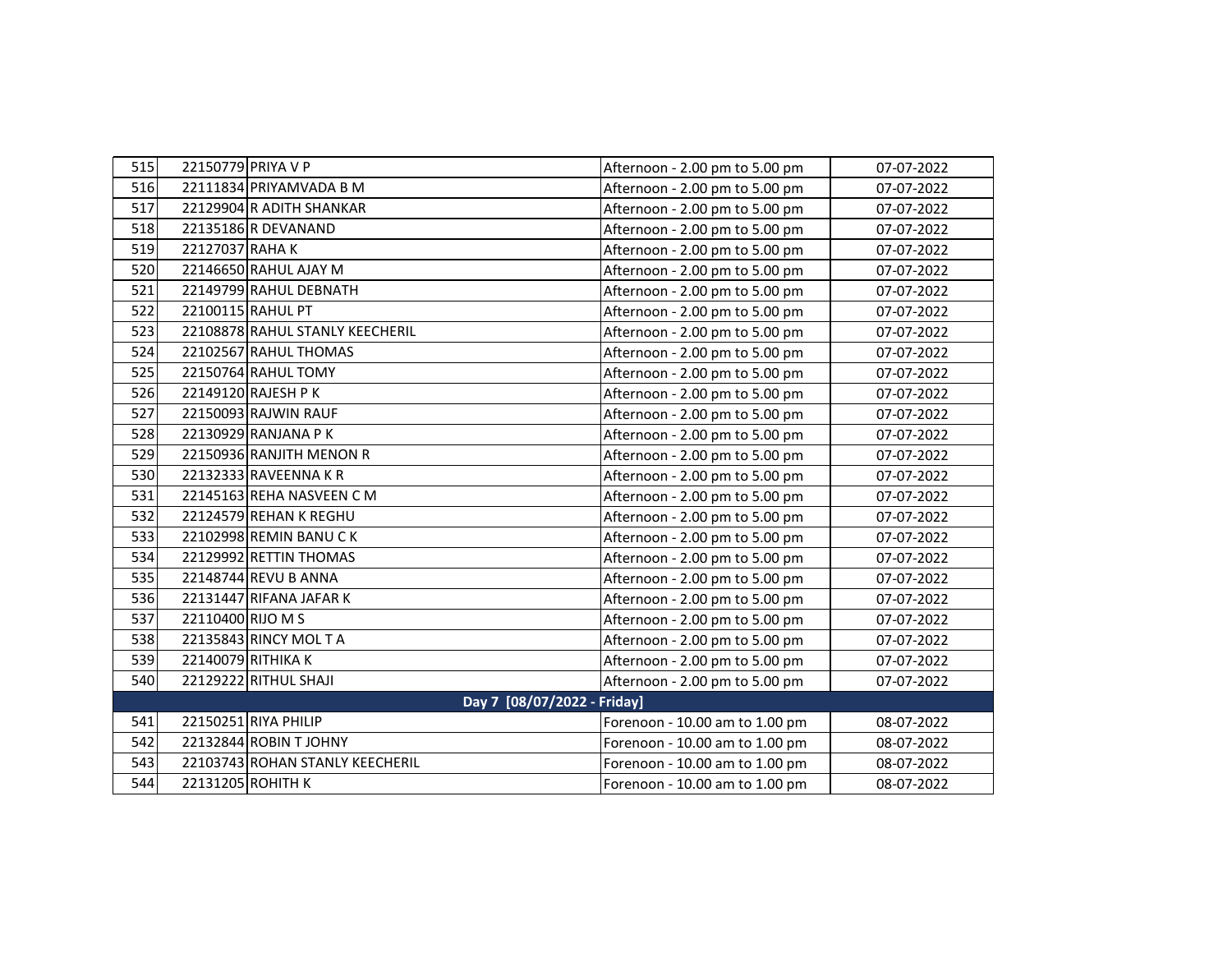| 545 |                    | 22138107 ROHITH K S          | Forenoon - 10.00 am to 1.00 pm | 08-07-2022 |
|-----|--------------------|------------------------------|--------------------------------|------------|
| 546 |                    | 22114298 ROHITH S            | Forenoon - 10.00 am to 1.00 pm | 08-07-2022 |
| 547 |                    | 22136063 ROHITH SAJEEV       | Forenoon - 10.00 am to 1.00 pm | 08-07-2022 |
| 548 | 22107707 ROJITH R  |                              | Forenoon - 10.00 am to 1.00 pm | 08-07-2022 |
| 549 | 22120460 ROSE E G  |                              | Forenoon - 10.00 am to 1.00 pm | 08-07-2022 |
| 550 |                    | 22137781 ROSE JOSEPH         | Forenoon - 10.00 am to 1.00 pm | 08-07-2022 |
| 551 |                    | 22100210 ROSE MARY TONNY     | Forenoon - 10.00 am to 1.00 pm | 08-07-2022 |
| 552 |                    | 22124843 ROSEMOL JOHNSON     | Forenoon - 10.00 am to 1.00 pm | 08-07-2022 |
| 553 |                    | 22131745 ROSHAN ANIL THOMAS  | Forenoon - 10.00 am to 1.00 pm | 08-07-2022 |
| 554 |                    | 22149487 ROSHAN SABU         | Forenoon - 10.00 am to 1.00 pm | 08-07-2022 |
| 555 |                    | 22147810 ROSHMY SIMON        | Forenoon - 10.00 am to 1.00 pm | 08-07-2022 |
| 556 |                    | 22148562 ROSHNY BABU         | Forenoon - 10.00 am to 1.00 pm | 08-07-2022 |
| 557 |                    | 22150121 ROSS JOSHY          | Forenoon - 10.00 am to 1.00 pm | 08-07-2022 |
| 558 |                    | 22116242 RUHSA RAHEEM        | Forenoon - 10.00 am to 1.00 pm | 08-07-2022 |
| 559 |                    | 22148230 S AAKASH            | Forenoon - 10.00 am to 1.00 pm | 08-07-2022 |
| 560 |                    | 22131311 S K HARIHARAN       | Forenoon - 10.00 am to 1.00 pm | 08-07-2022 |
| 561 |                    | 22138290 SADIYA P K          | Forenoon - 10.00 am to 1.00 pm | 08-07-2022 |
| 562 |                    | 22111916 SAFA SAYID ALI      | Forenoon - 10.00 am to 1.00 pm | 08-07-2022 |
| 563 |                    | 22141785 SAFFIN C.D          | Forenoon - 10.00 am to 1.00 pm | 08-07-2022 |
| 564 |                    | 22132005 SAFWAN K S          | Forenoon - 10.00 am to 1.00 pm | 08-07-2022 |
| 565 |                    | 22110578 SAHADA KK           | Forenoon - 10.00 am to 1.00 pm | 08-07-2022 |
| 566 |                    | 22134832 SAHAL K UBAIDE      | Forenoon - 10.00 am to 1.00 pm | 08-07-2022 |
| 567 |                    | 22150915 SAHEER MOIDU M      | Forenoon - 10.00 am to 1.00 pm | 08-07-2022 |
| 568 |                    | 22150964 SAI GOVIND K        | Forenoon - 10.00 am to 1.00 pm | 08-07-2022 |
| 569 |                    | 22109613 SAJAI KRISHNA M J   | Forenoon - 10.00 am to 1.00 pm | 08-07-2022 |
| 570 |                    | 22145718 SAJEENA JAMAL KJ    | Forenoon - 10.00 am to 1.00 pm | 08-07-2022 |
| 571 | 22136514 SAJIN K.S |                              | Forenoon - 10.00 am to 1.00 pm | 08-07-2022 |
| 572 |                    | 22149141 SALINI MENON K P    | Forenoon - 10.00 am to 1.00 pm | 08-07-2022 |
| 573 |                    | 22101638 SALMAN NAUSHAD      | Forenoon - 10.00 am to 1.00 pm | 08-07-2022 |
| 574 |                    | 22125131 SAMEEKSHA R MARIKAR | Forenoon - 10.00 am to 1.00 pm | 08-07-2022 |
| 575 |                    | 22107575 SAMUEL JOSEPH C     | Forenoon - 10.00 am to 1.00 pm | 08-07-2022 |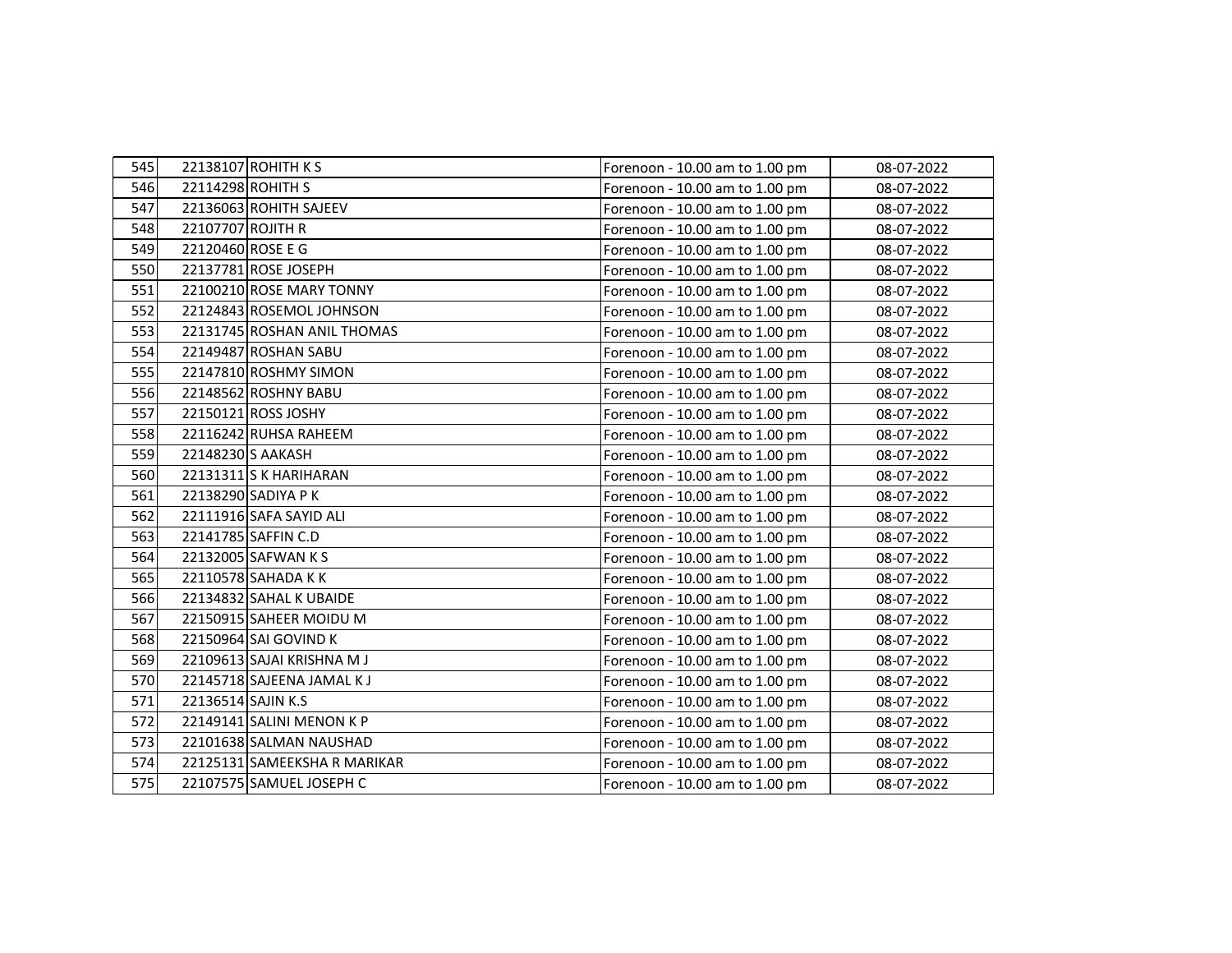| 576 | 22150628 SANDEEP BS               | Forenoon - 10.00 am to 1.00 pm | 08-07-2022 |
|-----|-----------------------------------|--------------------------------|------------|
| 577 | 22108489 SANDEEP S R              | Forenoon - 10.00 am to 1.00 pm | 08-07-2022 |
| 578 | 22130946 SANDESH S                | Forenoon - 10.00 am to 1.00 pm | 08-07-2022 |
| 579 | 22100391 SANDRA ALINA JOSE        | Forenoon - 10.00 am to 1.00 pm | 08-07-2022 |
| 580 | 22149165 SANDRA SARASAN           | Forenoon - 10.00 am to 1.00 pm | 08-07-2022 |
| 581 | 22123345 SANDRA SUNDARAN          | Forenoon - 10.00 am to 1.00 pm | 08-07-2022 |
| 582 | 22135221 SANDRA UNNIKRISHNAN      | Forenoon - 10.00 am to 1.00 pm | 08-07-2022 |
| 583 | 22124677 SANDRA VIJAYAN           | Forenoon - 10.00 am to 1.00 pm | 08-07-2022 |
| 584 | 22150094 SANDRA XAVIER            | Forenoon - 10.00 am to 1.00 pm | 08-07-2022 |
| 585 | 22136743 SANE OOMMEN ABRAHAM      | Forenoon - 10.00 am to 1.00 pm | 08-07-2022 |
| 586 | 22108565 SANJANA JOSHY            | Afternoon - 2.00 pm to 5.00 pm | 08-07-2022 |
| 587 | 22150788 SANJAY N S               | Afternoon - 2.00 pm to 5.00 pm | 08-07-2022 |
| 588 | 22114250 SANJAY RAJ N             | Afternoon - 2.00 pm to 5.00 pm | 08-07-2022 |
| 589 | 22144824 SANKEERTH RAJ            | Afternoon - 2.00 pm to 5.00 pm | 08-07-2022 |
| 590 | 22149281 SARAN KS                 | Afternoon - 2.00 pm to 5.00 pm | 08-07-2022 |
| 591 | 22124669 SARANYA SATHYAN          | Afternoon - 2.00 pm to 5.00 pm | 08-07-2022 |
| 592 | 22149667 SARATH BABU P            | Afternoon - 2.00 pm to 5.00 pm | 08-07-2022 |
| 593 | 22149174 SARATH KRISHNA K         | Afternoon - 2.00 pm to 5.00 pm | 08-07-2022 |
| 594 | 22107588 SARATH KUMAR TS          | Afternoon - 2.00 pm to 5.00 pm | 08-07-2022 |
| 595 | 22147574 SASWATI ROY              | Afternoon - 2.00 pm to 5.00 pm | 08-07-2022 |
| 596 | 22142835 SAXON TOM                | Afternoon - 2.00 pm to 5.00 pm | 08-07-2022 |
| 597 | 22124516 SAYOOJYA MV              | Afternoon - 2.00 pm to 5.00 pm | 08-07-2022 |
| 598 | 22149063 SEBIN THOMAS             | Afternoon - 2.00 pm to 5.00 pm | 08-07-2022 |
| 599 | 22101968 SEETHAL A D              | Afternoon - 2.00 pm to 5.00 pm | 08-07-2022 |
| 600 | 22136013 SHABANA NIZAR            | Afternoon - 2.00 pm to 5.00 pm | 08-07-2022 |
| 601 | 22150020 SHAFILA SHAH             | Afternoon - 2.00 pm to 5.00 pm | 08-07-2022 |
| 602 | 22131352 SHAHID N S               | Afternoon - 2.00 pm to 5.00 pm | 08-07-2022 |
| 603 | 22138065 SHAMINA SHERIN CHERUKATT | Afternoon - 2.00 pm to 5.00 pm | 08-07-2022 |
| 604 | 22149554 SHANKAR KOONIYATH SOMAN  | Afternoon - 2.00 pm to 5.00 pm | 08-07-2022 |
| 605 | 22122634 SHARIKA SASIDHARAN       | Afternoon - 2.00 pm to 5.00 pm | 08-07-2022 |
| 606 | 22149992 SHARON K SAMSON          | Afternoon - 2.00 pm to 5.00 pm | 08-07-2022 |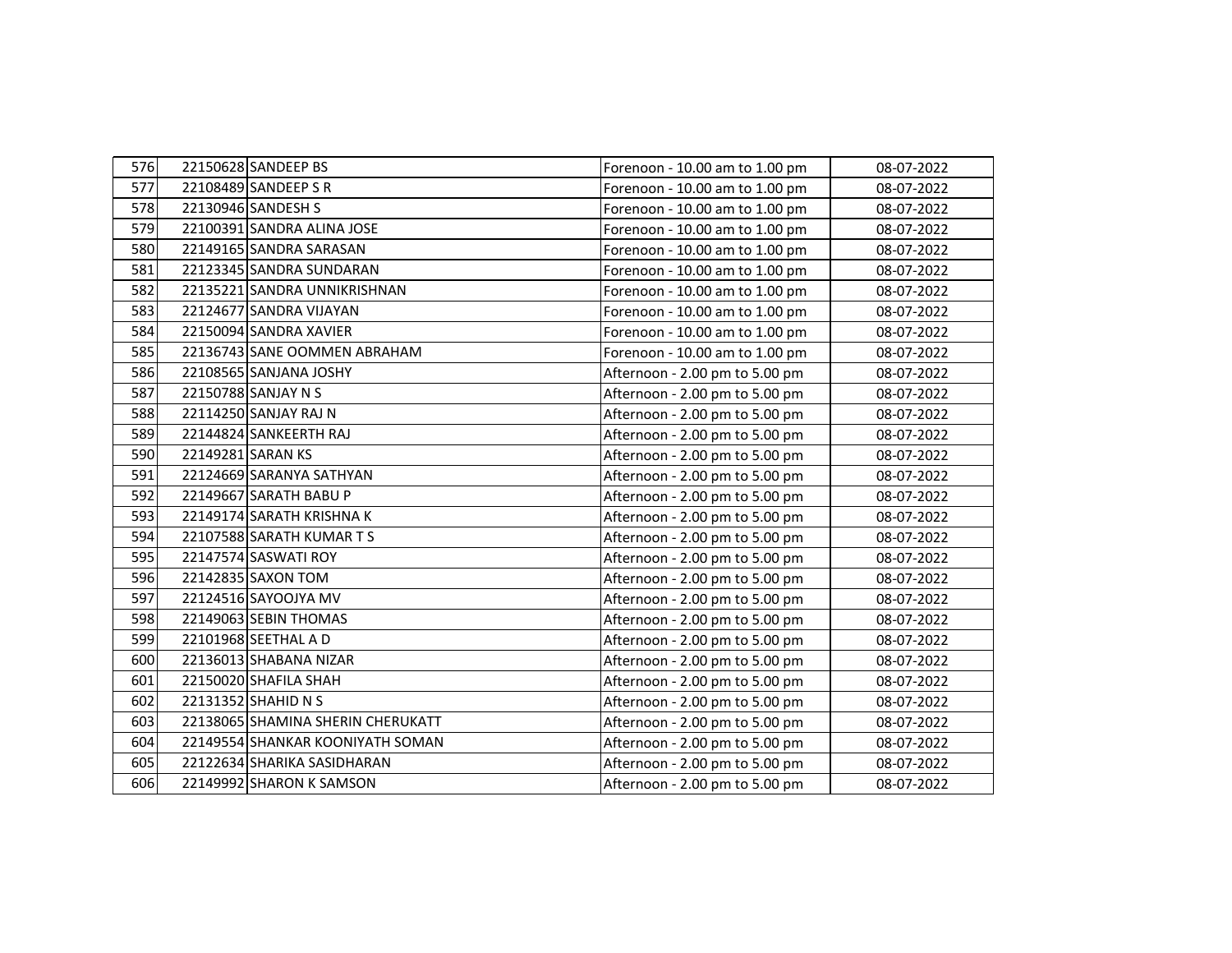| 607 |                    | 22101879 SHEBA ELIZABETH KURIAN   | Afternoon - 2.00 pm to 5.00 pm | 08-07-2022 |
|-----|--------------------|-----------------------------------|--------------------------------|------------|
| 608 |                    | 22149122 SHELJO CJ                | Afternoon - 2.00 pm to 5.00 pm | 08-07-2022 |
| 609 |                    | 22122968 SHERIN M R               | Afternoon - 2.00 pm to 5.00 pm | 08-07-2022 |
| 610 |                    | 22112786 SHIBIN ANTONY IDICULA    | Afternoon - 2.00 pm to 5.00 pm | 08-07-2022 |
| 611 |                    | 22150298 SHIHANA S                | Afternoon - 2.00 pm to 5.00 pm | 08-07-2022 |
| 612 |                    | 22101004 SHINAS AHMMED E S        | Afternoon - 2.00 pm to 5.00 pm | 08-07-2022 |
| 613 |                    | 22150328 SHREYA RAMESH            | Afternoon - 2.00 pm to 5.00 pm | 08-07-2022 |
| 614 |                    | 22117169 SHREYAS O S              | Afternoon - 2.00 pm to 5.00 pm | 08-07-2022 |
| 615 |                    | 22148743 SIDHARTH MOHAN           | Afternoon - 2.00 pm to 5.00 pm | 08-07-2022 |
| 616 |                    | 22140941 SIJI ABRAHAM             | Afternoon - 2.00 pm to 5.00 pm | 08-07-2022 |
| 617 | 22120847 SIJIN V S |                                   | Afternoon - 2.00 pm to 5.00 pm | 08-07-2022 |
| 618 |                    | 22105370 SILPA V V                | Afternoon - 2.00 pm to 5.00 pm | 08-07-2022 |
| 619 |                    | 22150186 SIMRAN CHAUHAN           | Afternoon - 2.00 pm to 5.00 pm | 08-07-2022 |
| 620 |                    | 22145703 SINGITAM VENKATA LALITHA | Afternoon - 2.00 pm to 5.00 pm | 08-07-2022 |
| 621 |                    | 22121471 SNEHA CR                 | Afternoon - 2.00 pm to 5.00 pm | 08-07-2022 |
| 622 |                    | 22112167 SNEHA M R                | Afternoon - 2.00 pm to 5.00 pm | 08-07-2022 |
| 623 |                    | 22149920 SNEHA SR                 | Afternoon - 2.00 pm to 5.00 pm | 08-07-2022 |
| 624 |                    | 22143864 SNEHA THOMAS             | Afternoon - 2.00 pm to 5.00 pm | 08-07-2022 |
| 625 | 22150864 SNEHA.D   |                                   | Afternoon - 2.00 pm to 5.00 pm | 08-07-2022 |
| 626 |                    | 22130642 SNEHARAVI U              | Afternoon - 2.00 pm to 5.00 pm | 08-07-2022 |
| 627 |                    | 22100860 SOORYANJALY CR           | Afternoon - 2.00 pm to 5.00 pm | 08-07-2022 |
| 628 |                    | 22150168 SOUMYA SUSAN SAJI        | Afternoon - 2.00 pm to 5.00 pm | 08-07-2022 |
| 629 |                    | 22105587 SRADHA ANANTHAKRISHNAN   | Afternoon - 2.00 pm to 5.00 pm | 08-07-2022 |
| 630 |                    | 22119774 SREDHA BABU              | Afternoon - 2.00 pm to 5.00 pm | 08-07-2022 |
|     |                    | Day 8 [11/07/2022 - Monday]       |                                |            |
| 631 |                    | 22125788 SREEHARI M               | Forenoon - 10.00 am to 1.00 pm | 11-07-2022 |
| 632 |                    | 22102358 SREEHARI S               | Forenoon - 10.00 am to 1.00 pm | 11-07-2022 |
| 633 |                    | 22148676 SREEHARI S NAIR          | Forenoon - 10.00 am to 1.00 pm | 11-07-2022 |
| 634 |                    | 22123341 SREEHARI SAJITH          | Forenoon - 10.00 am to 1.00 pm | 11-07-2022 |
| 635 | 22125835 SREEJI L  |                                   | Forenoon - 10.00 am to 1.00 pm | 11-07-2022 |
| 636 |                    | 22101242 SREEJIL B NAIR           | Forenoon - 10.00 am to 1.00 pm | 11-07-2022 |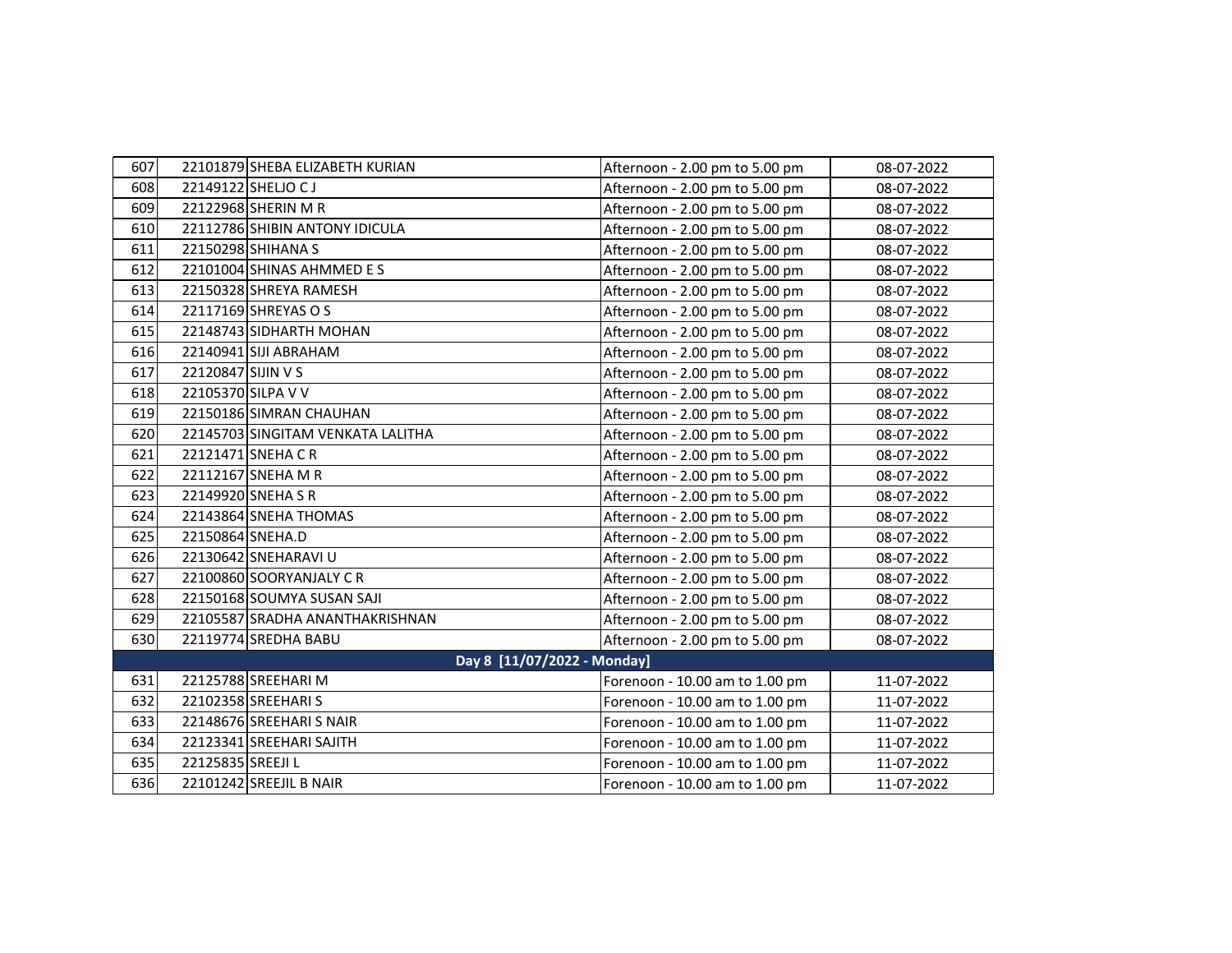| 637 | 22150528 SREEJITH B          | Forenoon - 10.00 am to 1.00 pm | 11-07-2022 |
|-----|------------------------------|--------------------------------|------------|
| 638 | 22115417 SREELAKSHMI MOHAN   | Forenoon - 10.00 am to 1.00 pm | 11-07-2022 |
| 639 | 22126714 SREELAKSHMIP        | Forenoon - 10.00 am to 1.00 pm | 11-07-2022 |
| 640 | 22129287 SREELEKSHMI SURESH  | Forenoon - 10.00 am to 1.00 pm | 11-07-2022 |
| 641 | 22101321 SREENADH CN         | Forenoon - 10.00 am to 1.00 pm | 11-07-2022 |
| 642 | 22124473 SREEPARVATHY S      | Forenoon - 10.00 am to 1.00 pm | 11-07-2022 |
| 643 | 22108681 SREEPRIYA K         | Forenoon - 10.00 am to 1.00 pm | 11-07-2022 |
| 644 | 22130171 SREERAG PRABHAKARAN | Forenoon - 10.00 am to 1.00 pm | 11-07-2022 |
| 645 | 22105824 SREERAG SASIDHARAN  | Forenoon - 10.00 am to 1.00 pm | 11-07-2022 |
| 646 | 22150922 SREERAG V           | Forenoon - 10.00 am to 1.00 pm | 11-07-2022 |
| 647 | 22121756 SURYA K S           | Forenoon - 10.00 am to 1.00 pm | 11-07-2022 |
| 648 | 22125443 SWATHY M U          | Forenoon - 10.00 am to 1.00 pm | 11-07-2022 |
| 649 | 22148431 SWEN MATHEW MICHAEL | Forenoon - 10.00 am to 1.00 pm | 11-07-2022 |
| 650 | 22107372 SWETHA MARIA JOHN   | Forenoon - 10.00 am to 1.00 pm | 11-07-2022 |
| 651 | 22149454 SYAM CHANDRAN C P   | Forenoon - 10.00 am to 1.00 pm | 11-07-2022 |
| 652 | 22115040 T A FATHIMA PARVIN  | Forenoon - 10.00 am to 1.00 pm | 11-07-2022 |
| 653 | 22100749 T AKSHAY KRISHNA    | Forenoon - 10.00 am to 1.00 pm | 11-07-2022 |
| 654 | 22133300 T N VISHAL          | Forenoon - 10.00 am to 1.00 pm | 11-07-2022 |
| 655 | 22149929 T P AYUSH           | Forenoon - 10.00 am to 1.00 pm | 11-07-2022 |
| 656 | 22147621 TR ROSHMI           | Forenoon - 10.00 am to 1.00 pm | 11-07-2022 |
| 657 | 22107537 T S PRANESH         | Forenoon - 10.00 am to 1.00 pm | 11-07-2022 |
| 658 | 22141212 THANSEER SAITHU     | Forenoon - 10.00 am to 1.00 pm | 11-07-2022 |
| 659 | 22106346 THAPASYA SAJEE      | Forenoon - 10.00 am to 1.00 pm | 11-07-2022 |
| 660 | 22151099 THARIKH BIN SIYAD   | Forenoon - 10.00 am to 1.00 pm | 11-07-2022 |
| 661 | 22113691 THEERTHA S BABU     | Forenoon - 10.00 am to 1.00 pm | 11-07-2022 |
| 662 | 22106027 THEJALAKSHMIR       | Forenoon - 10.00 am to 1.00 pm | 11-07-2022 |
| 663 | 22114050 THERESA ROY         | Forenoon - 10.00 am to 1.00 pm | 11-07-2022 |
| 664 | 22139455 THESLIN K V         | Forenoon - 10.00 am to 1.00 pm | 11-07-2022 |
| 665 | 22150377 THOMAS GEORGE       | Forenoon - 10.00 am to 1.00 pm | 11-07-2022 |
| 666 | 22108257 THUSHAR V SENAN     | Forenoon - 10.00 am to 1.00 pm | 11-07-2022 |
| 667 | 22149582 TOJO VARGHESE       | Forenoon - 10.00 am to 1.00 pm | 11-07-2022 |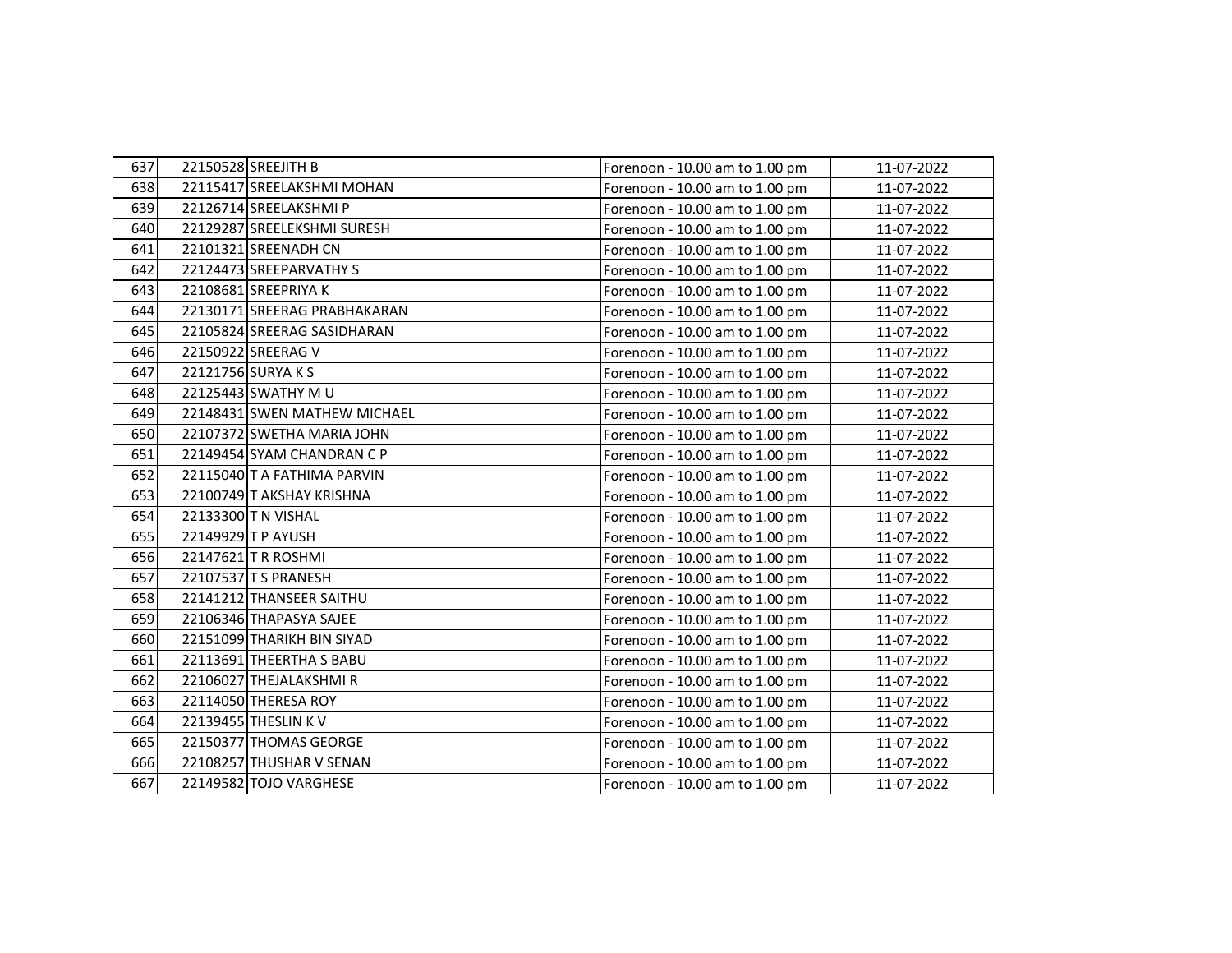| 668 |                  | 22150401 TONY S MANAVALAN         | Forenoon - 10.00 am to 1.00 pm | 11-07-2022 |
|-----|------------------|-----------------------------------|--------------------------------|------------|
| 669 |                  | 22151011 TUSHAR C BRAJEESH        | Forenoon - 10.00 am to 1.00 pm | 11-07-2022 |
| 670 |                  | 22101424 UBAID A P                | Forenoon - 10.00 am to 1.00 pm | 11-07-2022 |
| 671 | 22127368 UDITH S |                                   | Forenoon - 10.00 am to 1.00 pm | 11-07-2022 |
| 672 | 22148003 UJWEL   |                                   | Forenoon - 10.00 am to 1.00 pm | 11-07-2022 |
| 673 |                  | 22108789 UNNIKUTTAN S             | Forenoon - 10.00 am to 1.00 pm | 11-07-2022 |
| 674 |                  | 22101804 V ANNCHRISTY SHALI SHAJU | Forenoon - 10.00 am to 1.00 pm | 11-07-2022 |
| 675 | 22101780 V KIRAN |                                   | Forenoon - 10.00 am to 1.00 pm | 11-07-2022 |
| 676 |                  | 22148179 V SWATI SASIDHARAN       | Afternoon - 2.00 pm to 5.00 pm | 11-07-2022 |
| 677 |                  | 22129857 VAISHAK VIPIN CHANDRAN   | Afternoon - 2.00 pm to 5.00 pm | 11-07-2022 |
| 678 |                  | 22149590 VARNANA K                | Afternoon - 2.00 pm to 5.00 pm | 11-07-2022 |
| 679 |                  | 22148011 VARSHA BABU              | Afternoon - 2.00 pm to 5.00 pm | 11-07-2022 |
| 680 |                  | 22147754 VARSHA JAYARAJ           | Afternoon - 2.00 pm to 5.00 pm | 11-07-2022 |
| 681 |                  | 22112475 VARSHA JYOTHI            | Afternoon - 2.00 pm to 5.00 pm | 11-07-2022 |
| 682 |                  | 22150018 VARSHA T                 | Afternoon - 2.00 pm to 5.00 pm | 11-07-2022 |
| 683 |                  | 22149879 VEDANTH K                | Afternoon - 2.00 pm to 5.00 pm | 11-07-2022 |
| 684 |                  | 22148418 VEDAVYASAN ANIL          | Afternoon - 2.00 pm to 5.00 pm | 11-07-2022 |
| 685 | 22103559 VEENA R |                                   | Afternoon - 2.00 pm to 5.00 pm | 11-07-2022 |
| 686 |                  | 22114807 VIBIN XAVIER M X         | Afternoon - 2.00 pm to 5.00 pm | 11-07-2022 |
| 687 |                  | 22121716 VIDHYA PONNAN            | Afternoon - 2.00 pm to 5.00 pm | 11-07-2022 |
| 688 |                  | 22107096 VIGHNESH C V             | Afternoon - 2.00 pm to 5.00 pm | 11-07-2022 |
| 689 |                  | 22150601 VIGNESH KANNAN           | Afternoon - 2.00 pm to 5.00 pm | 11-07-2022 |
| 690 |                  | 22124962 VIJAYALAKSHMI CA         | Afternoon - 2.00 pm to 5.00 pm | 11-07-2022 |
| 691 |                  | 22123364 VINAYAK S                | Afternoon - 2.00 pm to 5.00 pm | 11-07-2022 |
| 692 |                  | 22149194 VISHNNU SANTHOSH         | Afternoon - 2.00 pm to 5.00 pm | 11-07-2022 |
| 693 |                  | 22133172 VISHNU K                 | Afternoon - 2.00 pm to 5.00 pm | 11-07-2022 |
| 694 |                  | 22117764 VISHNU MANI              | Afternoon - 2.00 pm to 5.00 pm | 11-07-2022 |
| 695 |                  | 22115292 VISHNU P R               | Afternoon - 2.00 pm to 5.00 pm | 11-07-2022 |
| 696 |                  | 22150525 VISHNU PRASAD            | Afternoon - 2.00 pm to 5.00 pm | 11-07-2022 |
| 697 |                  | 22124685 VISHNU S                 | Afternoon - 2.00 pm to 5.00 pm | 11-07-2022 |
| 698 |                  | 22137183 VISHNU S                 | Afternoon - 2.00 pm to 5.00 pm | 11-07-2022 |